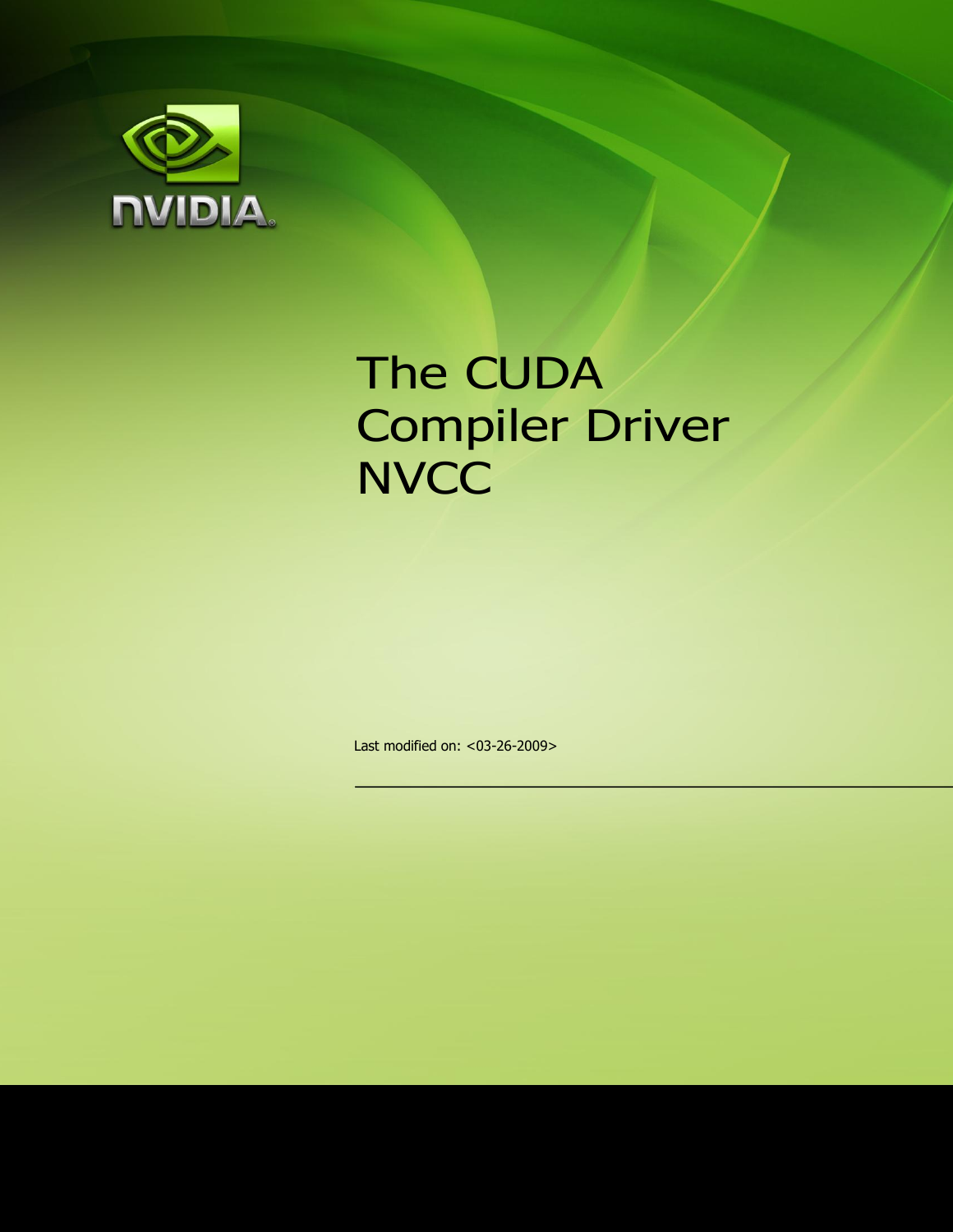# Introduction

#### **Overview**

#### CUDA programming model

The CUDA Toolkit targets a class of applications whose control part runs as a process on a general purpose computer (Linux, Windows), and which use one or more NVIDIA GPUs as coprocessors for accelerating SIMD parallel jobs. Such jobs are "self- contained", in the sense that they can be executed and completed by a batch of GPU threads entirely without intervention by the "host" process, thereby gaining optimal benefit from the parallel graphics hardware.

Dispatching GPU jobs by the host process is supported by the CUDA Toolkit in the form of remote procedure calling. The GPU code is implemented as a collection of functions in a language that is essentially "C", but with some annotations for distinguishing them from the host code, plus annotations for distinguishing different types of data memory that exists on the GPU. Such functions may have parameters, and they can be "called" using a syntax that is very similar to regular C function calling, but slightly extended for being able to specify the matrix of GPU threads that must execute the "called" function. During its life time, the host process may dispatch many parallel GPU tasks. See Figure 1.

#### CUDA sources

Hence, source files for CUDA applications consist of a mixture of conventional C++ "host" code, plus GPU "device" (i.e. GPU-) functions. The CUDA compilation trajectory separates the device functions from the host code, compiles the device functions using proprietary NVIDIA compilers/assemblers, compiles the host code using a general purpose  $C/C++$  compiler that is available on the host platform, and afterwards embeds the compiled GPU functions as load images in the host object file. In the linking stage, specific CUDA runtime libraries are added for supporting remote SIMD procedure calling and for providing explicit GPU manipulation such as allocation of GPU memory buffers and host-GPU data transfer.

#### Purpose of nvcc

This compilation trajectory involves several splitting, compilation, preprocessing, and merging steps for each CUDA source file, and several of these steps are subtly different for different modes of CUDA compilation (such as compilation for device emulation, or the generation of device code repositories). It is the purpose of the CUDA compiler driver nvcc to hide the intricate details of CUDA compilation from developers. Additionally, instead of being a specific CUDA compilation driver, nvcc mimics the behavior of the GNU compiler gcc: it accepts a range of conventional compiler options, such as for defining macros and include/library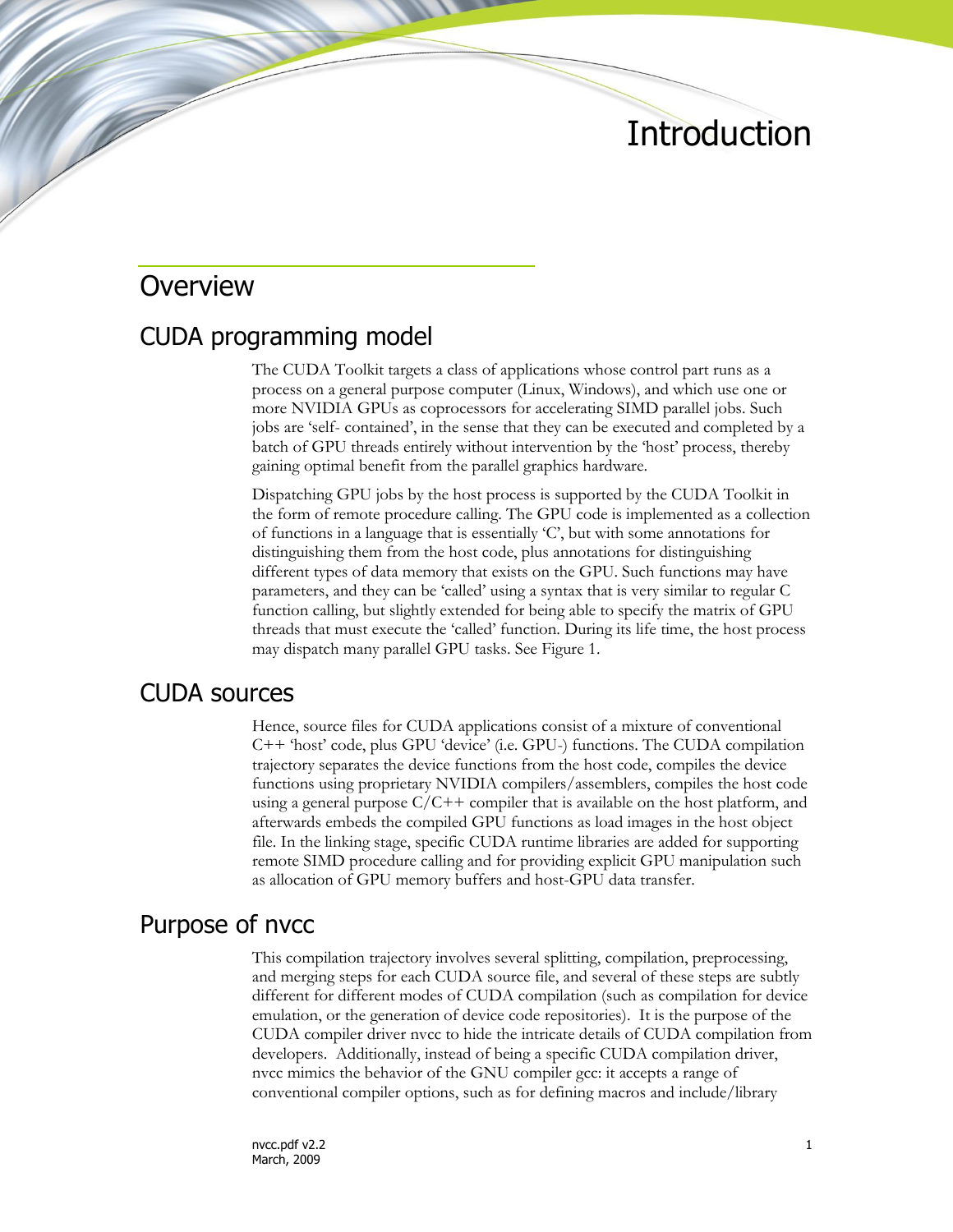paths, and for steering the compilation process. All non-CUDA compilation steps are forwarded to a general purpose C compiler that is supported by nvcc, and on Windos platforms, where this compiler is an instance of the Microsoft Visual Studio compiler, nvcc will translate its options into appropriate "cl" command syntax. This extended behavior plus "cl" option translation is intended for support of portable application build and make scripts across Linux and Windows platforms.

# Supported host compilers

Nvcc will use the following compilers for host code compilation:

- On Linux platforms: The GNU compiler, gcc
- On Windows platforms: The Microsoft Visual Studio compiler, cl

On both platforms, the compiler found on the current execution search path will be used, unless nvcc option –compiler-bindir is specified (see page [13\)](#page-13-0).

## Supported build environments

Nvcc can be used in the following build environments:

| Linux   | Any shell                                                     |
|---------|---------------------------------------------------------------|
| Windows | DOS shell                                                     |
| Windows | CygWin shells, use nvcc's drive prefix options (see page 14). |
| Windows | MinGW shells, use nvcc's drive prefix options (see page 14).  |

Although a variety of POSIX style shells is supported on Windows, nvcc will still assume the Microsoft Visual Studio compiler for host compilation. Use of gcc is not supported on Windows.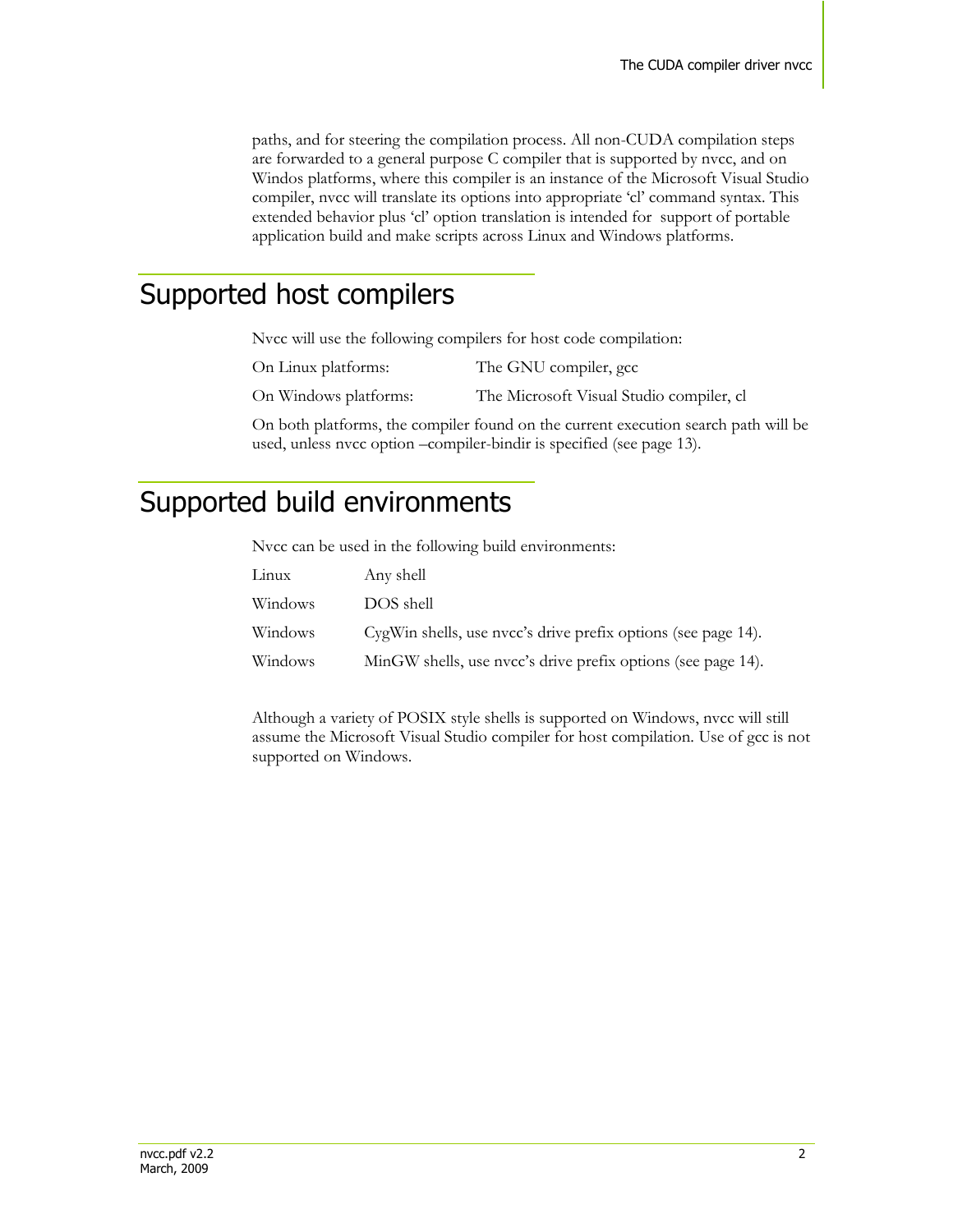```
#define ACOS_TESTS (5)
#define ACOS_THREAD_CNT (128)
#define ACOS_CTA_CNT (96)
struct acosParams {
     float *arg;
     float *res;
    int n;
};
 __global__ void acos_main (struct acosParams parms)
{
     int i;
    int totalThreads = gridDim.x * blockDim.x;int ctaStart = blockDim.x * blockIdx.x;
    for (i = ctaStart + threadIdx.x; i < parms.n; i += totalThreads) {
         parms.res[i] = acosf(parms.arg[i]);
     }
}
int main (int argc, char *argv[])
{
    volatile float acosRef;
   float* acosRes = 0;
    float* acosArg = 0;float* arg = 0;
    float* res = 0;
     float t;
     struct acosParams funcParams;
    int errors;
     int i;
    cudaMalloc ((void **) &acosArg, ACOS TESTS * sizeof(float));
     cudaMalloc ((void **)&acosRes, ACOS_TESTS * sizeof(float));
    arg = (float *) malloc (ACOS TESTS * sizeof(arg[0]));
     res = (float *) malloc (ACOS_TESTS * sizeof(res[0]));
    cudaMemcpy (acosArg, arg, ACOS TESTS * sizeof(arg[0]),
                 cudaMemcpyHostToDevice);
     funcParams.res = acosRes;
     funcParams.arg = acosArg;
     funcParams.n = opts.n;
    acos_main<<<ACOS_CTA_CNT,ACOS_THREAD_CNT>>>(funcParams);
    cudaMemcpy (res, acosRes, ACOS TESTS * sizeof(res[0]),
                 cudaMemcpyDeviceToHost);
```
 **Figure 1: Example of CUDA source file**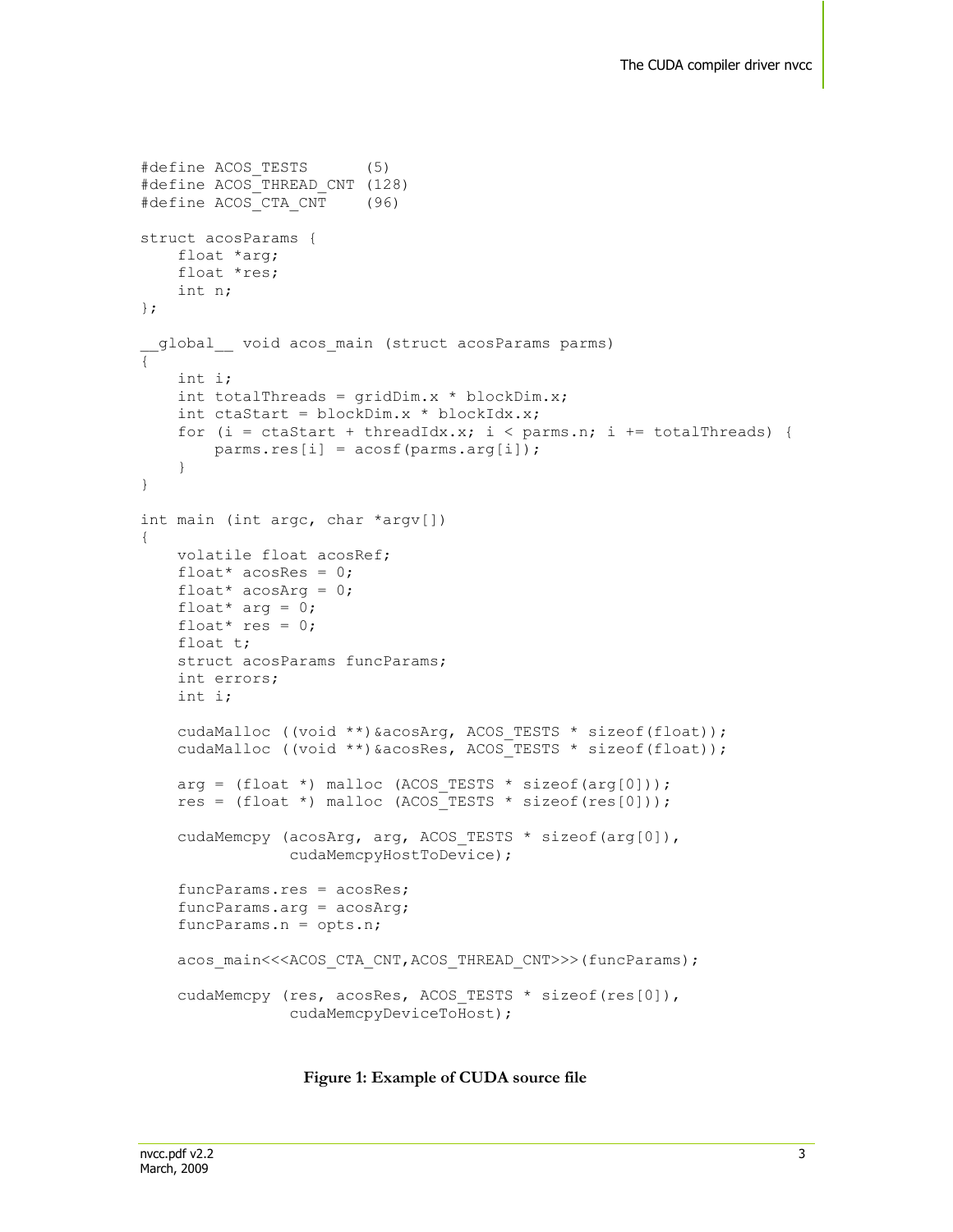# Compilation Phases

## Nvcc identification macro

Nvcc predefines the macro \_\_CUDACC\_\_. This macro can be used in sources to test whether they are currently being compiled by nvcc.

#### Nvcc phases

A compilation phase is the a logical translation step that can be selected by command line options to nvcc. A single compilation phase can still be broken up by nvcc into smaller steps, but these smaller steps are "just" implementations of the phase: they depend on seemingly arbitrary capabilities of the internal tools that nvcc uses, and all of these internals may change with a new release of the CUDA Toolkit Hence, only compilation phases are stable across releases, and although nvcc provides options to display the compilation steps that it executes, these are for debugging purposes only and must not be copied and used into build scripts.

Nvcc phases are *selected* by a combination of command line options and input file name suffixes, and the execution of these phases may be *modified* by other command line options. In phase selection, the input file suffix defines the phase *input*, while the command line option defines the required *output* of the phase.

The following paragraphs will list the recognized file name suffixes and the supported compilation phases. A full explanation of the nvcc command line options can be found in the next chapter.

### Supported input file suffixes

| .cu             | CUDA source file, containing host code and device functions                     |
|-----------------|---------------------------------------------------------------------------------|
| .cup            | <i>Preprocessed</i> CUDA source file, containing host code and device functions |
| .c              | 'C' source file                                                                 |
| .cc, .cxx, .cpp | $C++$ source file                                                               |
| .gpu            | Gpu intermediate file (see 0)                                                   |
| .ptx            | Ptx intermeditate assembly file (see 0)                                         |

The following table defines how nvcc interprets its input files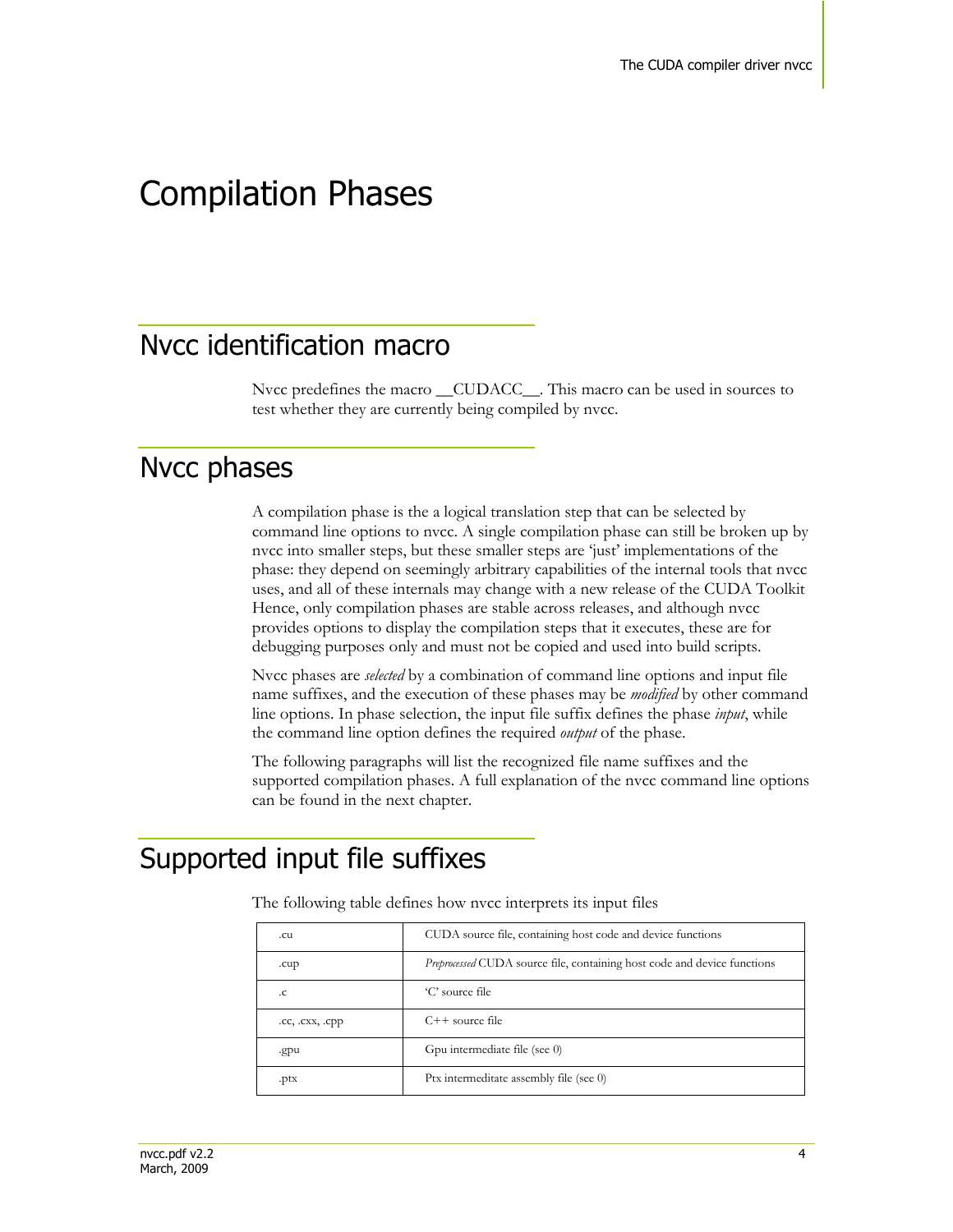| $\alpha$ , $\alpha$ bj | Object file        |
|------------------------|--------------------|
| $a,$ $lib$             | Library file       |
| .res                   | Resource file      |
| .SO                    | Shared object file |

Notes:

- Nvcc does not make any distinction between object, library or resource files. It just passes files of these types to the linker when the linking phase is executed.
- $\Box$  Nvcc deviates from gcc behavior with respect to files whose suffixes are 'unknown' (i.e., that do not occur in the above table): instead of assuming that these files must be linker input, nvcc will generate an error.

# <span id="page-5-0"></span>Supported phases

The following table specifies the supported compilation phases, plus the option to nvcc that enables execution of this phase. It also lists the default name of the output file generated by this phase, which will take effect when no explicit output file name is specified using option –o:

| CUDA compilation to $C/C++$<br>source file         | -cuda                  | .c/.cpp appended to source file name, as in<br>x.cu.c/x.cu.cpp. This output file can be compiled by<br>the host compiler that was used by nvcc to<br>preprocess the .cu file |
|----------------------------------------------------|------------------------|------------------------------------------------------------------------------------------------------------------------------------------------------------------------------|
| $C/C++$ preprocesing                               | -Е.                    | < result on standard output >                                                                                                                                                |
| $C/C++$ compilation to object<br>file.             | $-c$                   | Source file name with suffix replaced by "o" on<br>Linux, or "obj" on Windows                                                                                                |
| Cubin generation from CUDA<br>source files         | -cubin                 | Source file name with suffix replaced by "cubin"                                                                                                                             |
| Cubin generation from .gpu<br>intermediate files   | -cubin                 | Source file name with suffix replaced by "cubin"                                                                                                                             |
| Cubin generation from Ptx<br>intermediate files.   | $\text{-cubin}$        | Source file name with suffix replaced by "cubin"                                                                                                                             |
| Ptx generation from CUDA<br>source files           | $-ptx$                 | Source file name with suffix replaced by "ptx"                                                                                                                               |
| Ptx generation from .gpu<br>intermediate files     | $-ptx$                 | Source file name with suffix replaced by "ptx"                                                                                                                               |
| Gpu generation from CUDA<br>source files           | -gpu                   | Source file name with suffix replaced by "gpu"                                                                                                                               |
| Linking an executable, or dll                      | $<$ no phase<br>option | a.out on Linux, or a.exe on Windows                                                                                                                                          |
| Constructing an object file<br>archive, or library | -lib                   | a.a on Linux, or a.lib on Windows                                                                                                                                            |
| 'Make' dependency generation                       | $-M$                   | < result on standard output >                                                                                                                                                |
| Running an executable                              | -run                   |                                                                                                                                                                              |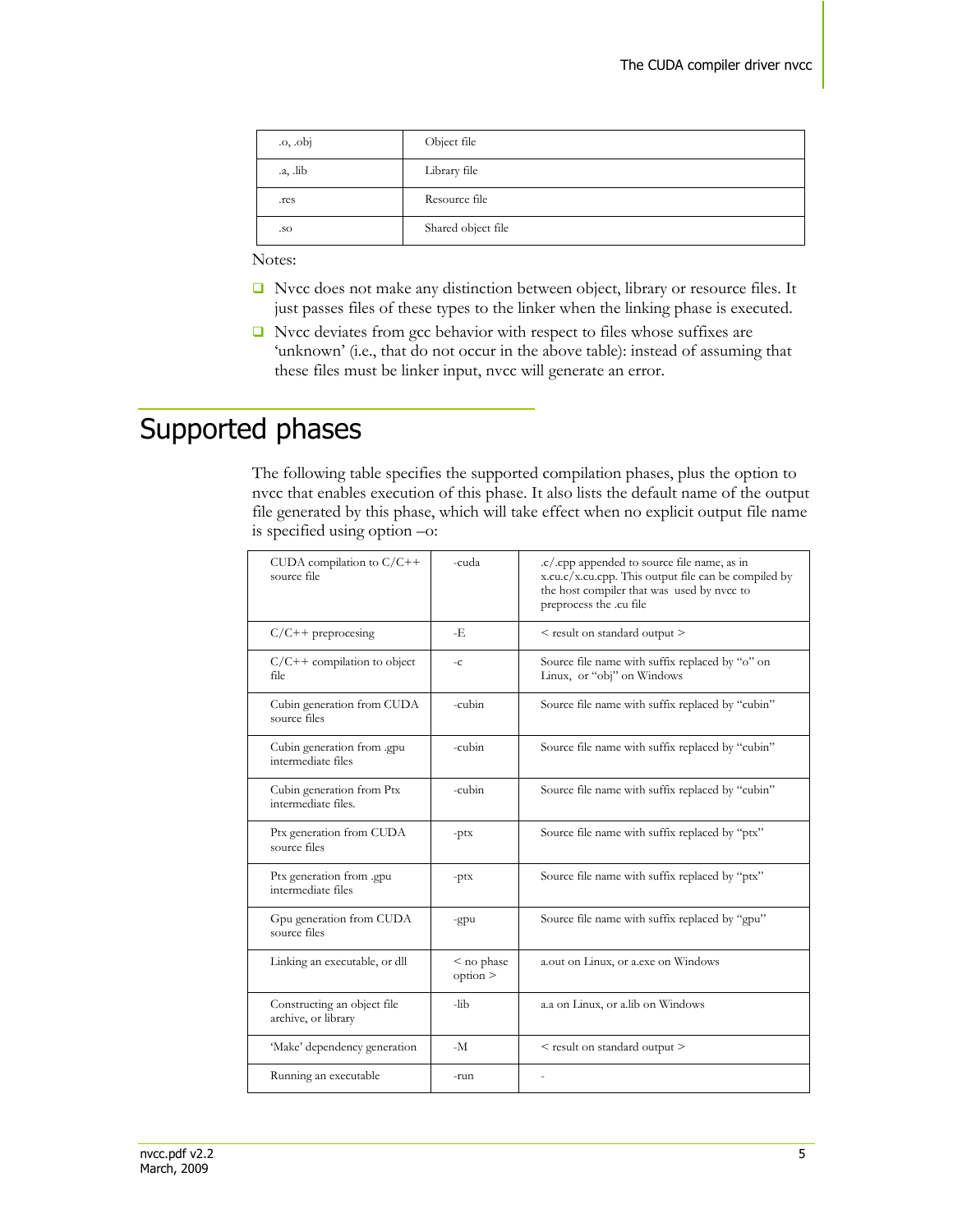#### Notes:

- $\Box$  The last phase in this list is more of a convenience phase. It allows running the compiled and linked executable without having to explicitly set the library path to the CUDA dynamic libraries. Running using nvcc will automatically set the environment variables that are specified in nvcc.profile (see page [8\)](#page-8-0) prior to starting the executable.
- $\Box$  Files with extension .cup are assumed to be the result of preprocessing CUDA source files, by nvcc commands as "nvcc  $-E$  x.cu  $-\alpha$  x.cup", or "nvcc  $-E$  x.cu  $>$ x.cup".

Similar to regular compiler distributions, such as Microsoft Visual Studio or gcc, preprocessed source files are the best format to include in compiler bug reports. They are most likely to contain all information necessary for reproducing the bug.

#### Supported phase combinations

The following phase combinations are supported by nvcc:

- **□** CUDA compilation to object file. This is a combination of CUDA Compilation and C compilation, and invoked by option –c.
- $\Box$  Preprocessing is usually implicitly performed as first step in compilation phases
- $\Box$  Unless a phase option is specified, nvcc will compile and link all its input files
- When –lib is specified, nvcc will compile all its input files, and store the resulting object files into the specified archive/library.

## Keeping intermediate phase files

Nvcc will store intermediate results by default into temporary files that are deleted immediately before nvcc completes. The location of the temporary file directories that are used are, depending on the current platform, as follows:

Windows temp directory Value of environment variable TEMP, or *c:/Windows/temp*

Linux temp directory */tmp*

Options *–keep* or *–save-temps* (these options are equivalent) will instead store these intermediate files in the current directory, with names as described in the table on page [5.](#page-5-0) 

## Cleaning up generated files

All files generated by a particular nvcc command can be cleaned up by repeating the command, but with additional option *–clean*. This option is particularly useful after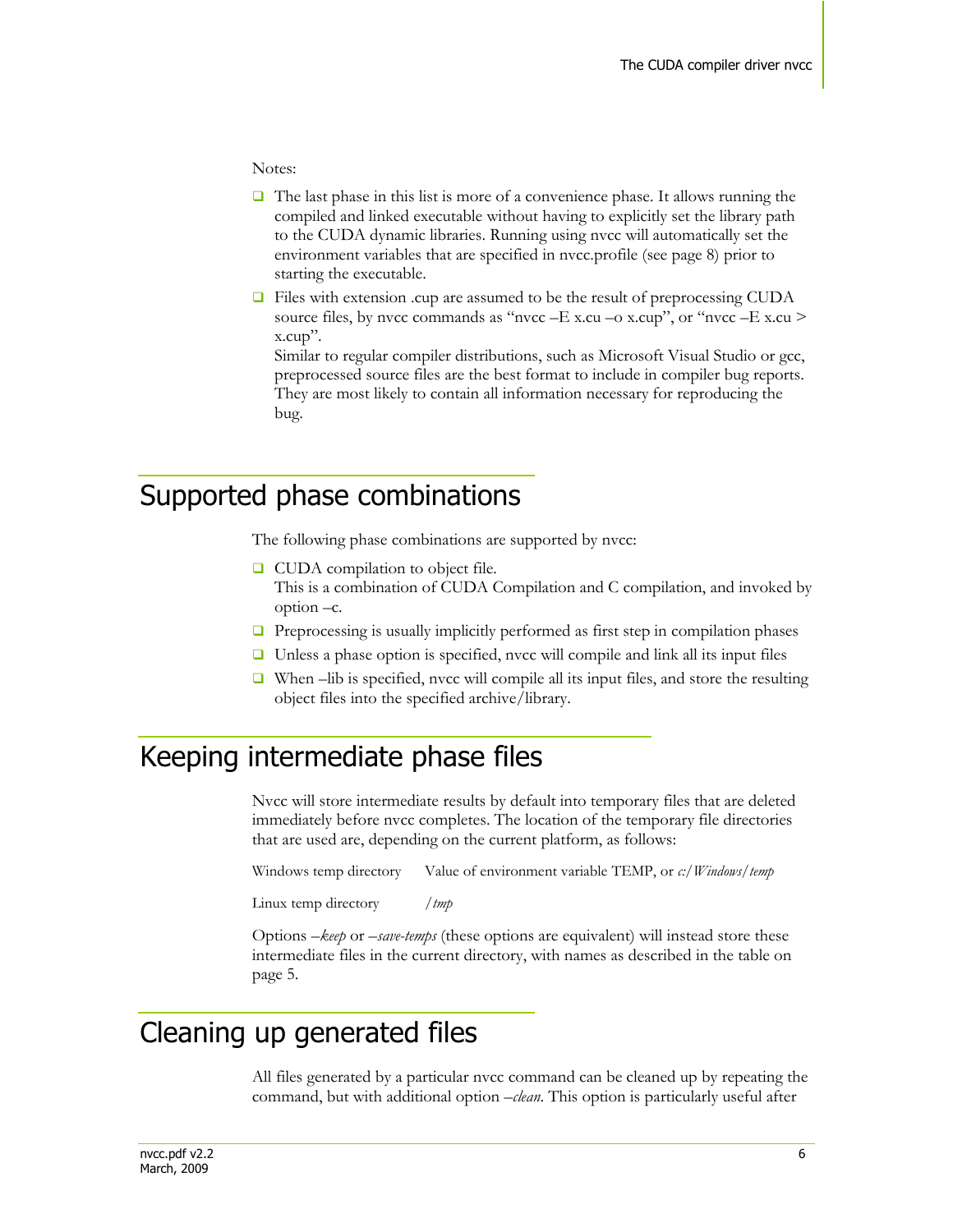using –keep, because the keep option usually leaves quite an amount of intermediate files around.

Example:

nvcc acos.cu –keep

nvcc acos.cu –keep –clean

Because using –clean will remove exactly what the original nvcc command created, it is important to exactly repeat all of the options in the original command. For instance, in the above example, omitting –keep, or adding –c will have different cleanup effects.

## <span id="page-7-0"></span>Use of platform compiler

A general purpose C compiler is needed by nvcc in the following situations:

- 1. During non-CUDA phases (except the run phase), because these phases will be forwarded by nvcc to this compiler
- 2. During CUDA phases, for several preprocessing stages (see also chapter "[The CUDA Compilation Trajectory](#page-18-0)").

On Linux platforms, the compiler is assumed to be 'gcc', or 'g++' for linking. On Windows platforms, the compiler is assumed to be "cl". The compiler executables are expected to be in the current executable search path, unless option *-compiler-bin-dir* is specified, in which case the value of this option must be the name of the directory in which these compiler executables reside.

#### "Proper" compiler installations

On both Linux and Windows, "properly" installed compilers have some form of 'internal knowledge' that enables them to locate system include files, system libraries and dlls, include files and libraries related the compiler installation itself, and include files and libraries that implement libc and libc++.

A properly installed gcc compiler has this knowledge built in, while a properly installed Microsoft Visual Studio compiler has this knowledge available in a batch script *vsvars.bat*, at a known place in its installation tree. This script must be executed prior to running the cl compiler, in order to place the correct settings into specific environment variables that the cl compiler recognizes.

On Windows platforms, if cl is in the current executable search path, then nvcc assumes that vsvars.bat has already been executed, and hence that the relevant environment variables already have the necessary values. Otherwise, nvcc will locate *vsvars.bat* via the specified *compiler-bin-dir* and execute it so that these environment variables become available.

On Linux platforms, nvcc will always assume that the compiler is properly installed.

#### Non "proper" compiler installations

The platform compiler can still be 'improperly' used, but in this case the user of nvcc is responsible for explicitly providing the correct include and library paths on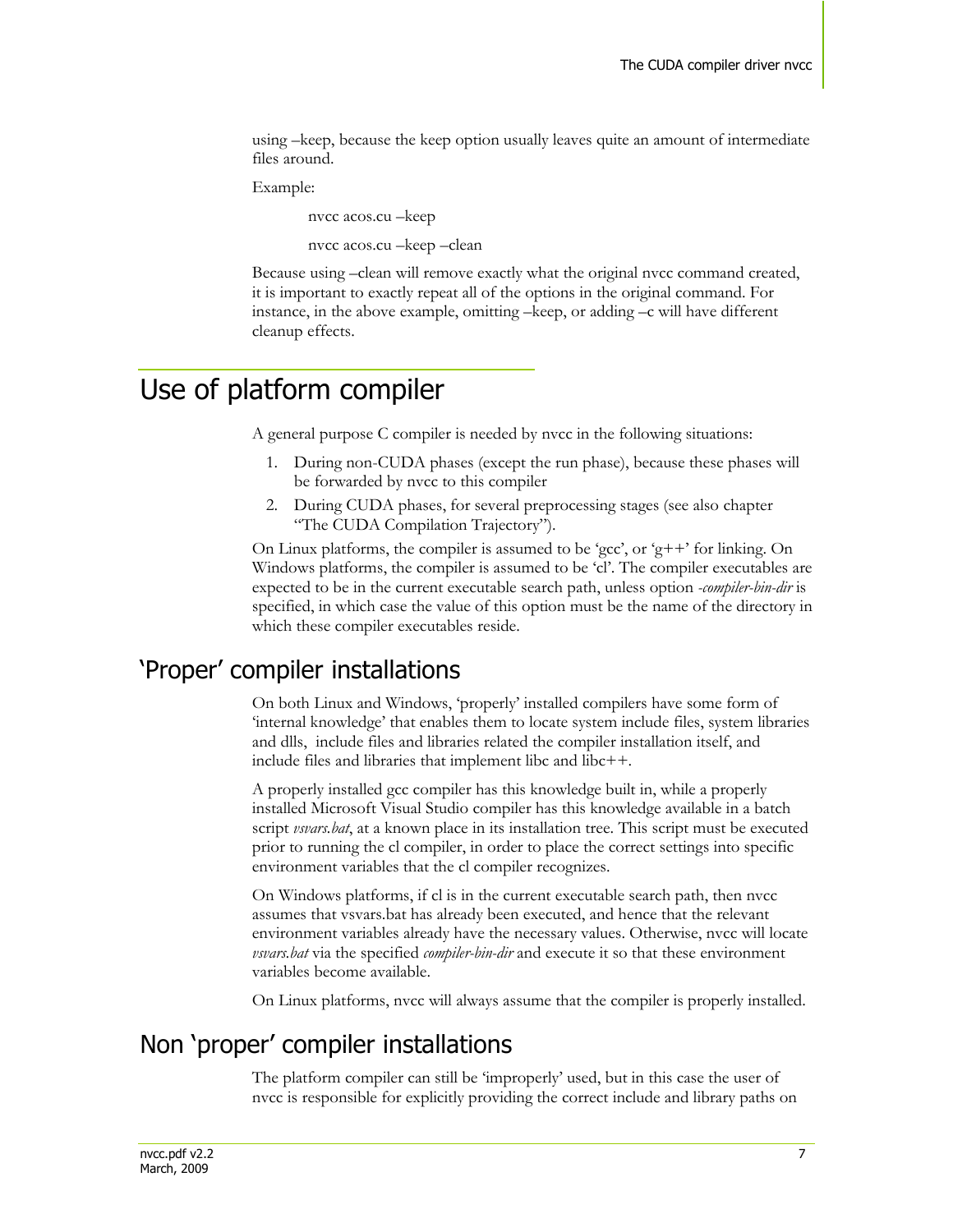the nvcc command line. Especially using gcc compilers, this requires intimate knowledge of gcc and Linux system issues, and these may vary over different gcc distributions. Therefore, this practice is not recommended.

#### <span id="page-8-0"></span>Nvcc.profile

Nvcc expects a configuration file *nvcc.profile* in the directory where the nvcc executable itself resides. This profile contains a sequence of assignments to environment variables which are necessary for correct execution of executables that nvcc invokes. Typical is extending the variables PATH, LD\_LIBRARY\_PATH with the bin and lib directories in the CUDA Toolkit installation.

The single purpose of nvcc.profile is to define the directory structure of the CUDA release tree to nvcc. It is not intended as a configuration file for nvcc users.

#### Syntax

Lines containing all spaces, or lines that start with zero or more spaces followed by a "#" character are considered comment lines. All other lines in nvcc.profile must have settings of either of the following forms:

 $name =$  $name$  ?=  $<$ text>  $name += <$ text>  $name =+ text$ 

Each of these three forms will cause an assignment to environment variable *name*: the specified text string will be macro- expanded (see next section) and assigned  $('=')$ , or conditionally assigned  $('=')$ , or prepended  $('=')$ , or appended  $('=+)$ .

#### Environment variable expansion

The assigned text strings may refer to the current value of environment variables by either of the following syntax:

| $\%name\%$ | DOS style    |
|------------|--------------|
| \$(name)   | 'make' style |

### \_HERE\_, \_SPACE\_

Prior to evaluating nvcc.profile, nvcc defines *\_HERE\_* to be directory path in which the profile file was found. Depending on how nvcc was invoked, this may be an absolute path or a relative path.

Similarly, nvcc will assign a single space string to \_SPACE\_. This variable can be used to enforce separation in profile lines such as:

 $INCLUDES += -I.$ /common  $$(SPACE_)$ 

Omitting the \_SPACE\_ could couse "glueing" effects such as "–I../common-Iapps" with previous values of INCLUDES.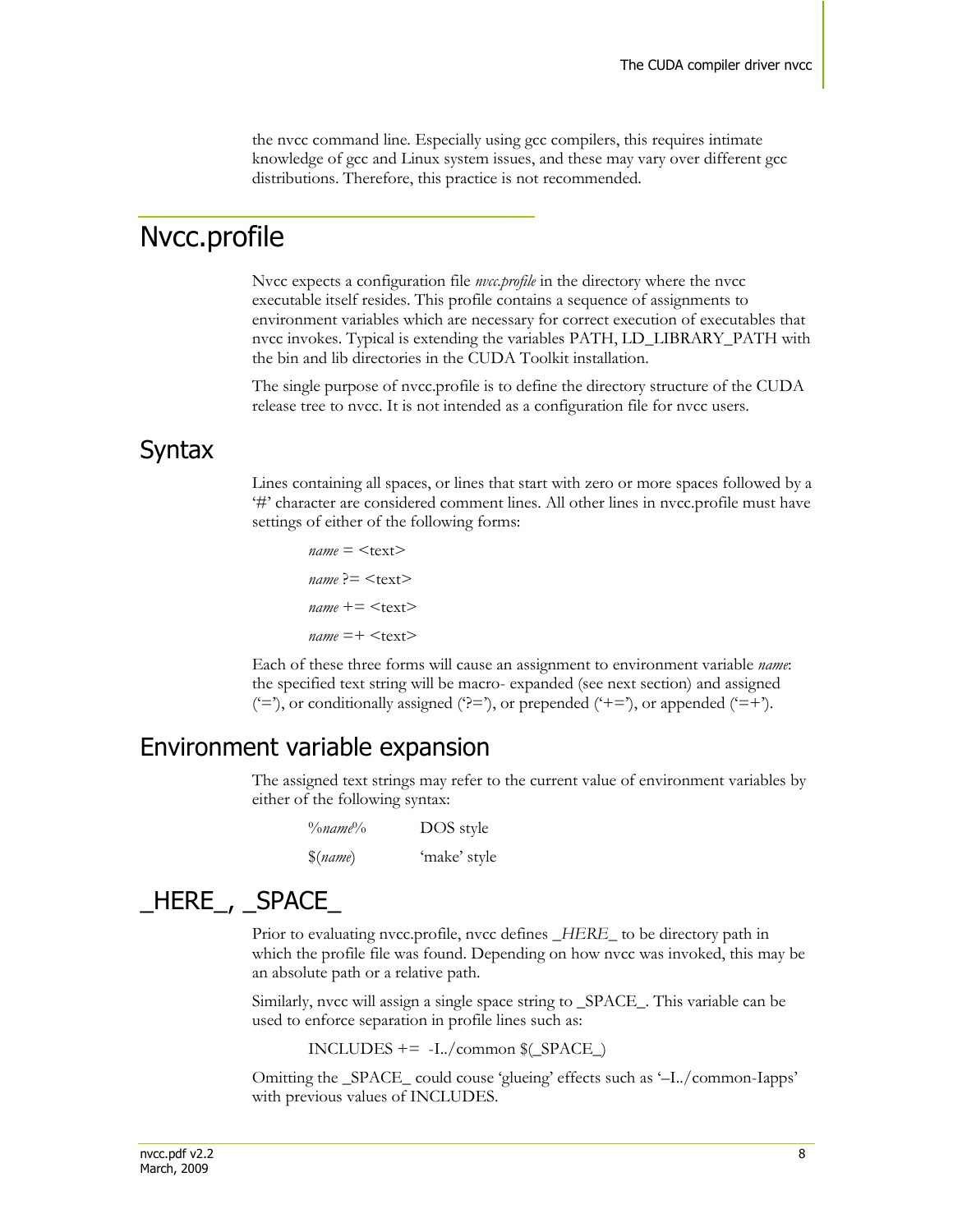# Variables interpreted by nvcc itself

| compiler-bindir  | The default value of the directory in which the host compiler resides (see Section 0).<br>This value can still be overridden by command line option -compiler-bindir                                                                       |
|------------------|--------------------------------------------------------------------------------------------------------------------------------------------------------------------------------------------------------------------------------------------|
| <b>INCLUDES</b>  | This string extends the value of nvcc command option -Xcompiler. It is intended for<br>defining additional include paths. It is in actual compiler option syntax, i.e. gcc syntax<br>on Linux and cl syntax on Windows.                    |
| <b>LIBRARIES</b> | This string extends the value of nvcc command option -Xlinker. It is intended for<br>defining additional libraries and library search paths. It is in actual compiler option<br>syntax, i.e. gcc syntax on Linux and cl syntax on Windows. |
| PTXAS FLAGS      | This string extends the value of nvcc command option -Xptxas. It is intended for<br>passing optimization options to the CUDA internal tool ptxas.                                                                                          |
| OPENCC FLAGS     | This string extends the value of nvcc command line option -Xopence. It is intended<br>to pass optimization options to the CUDA internal tool nyopence.                                                                                     |

The following variables are used by nvcc itself: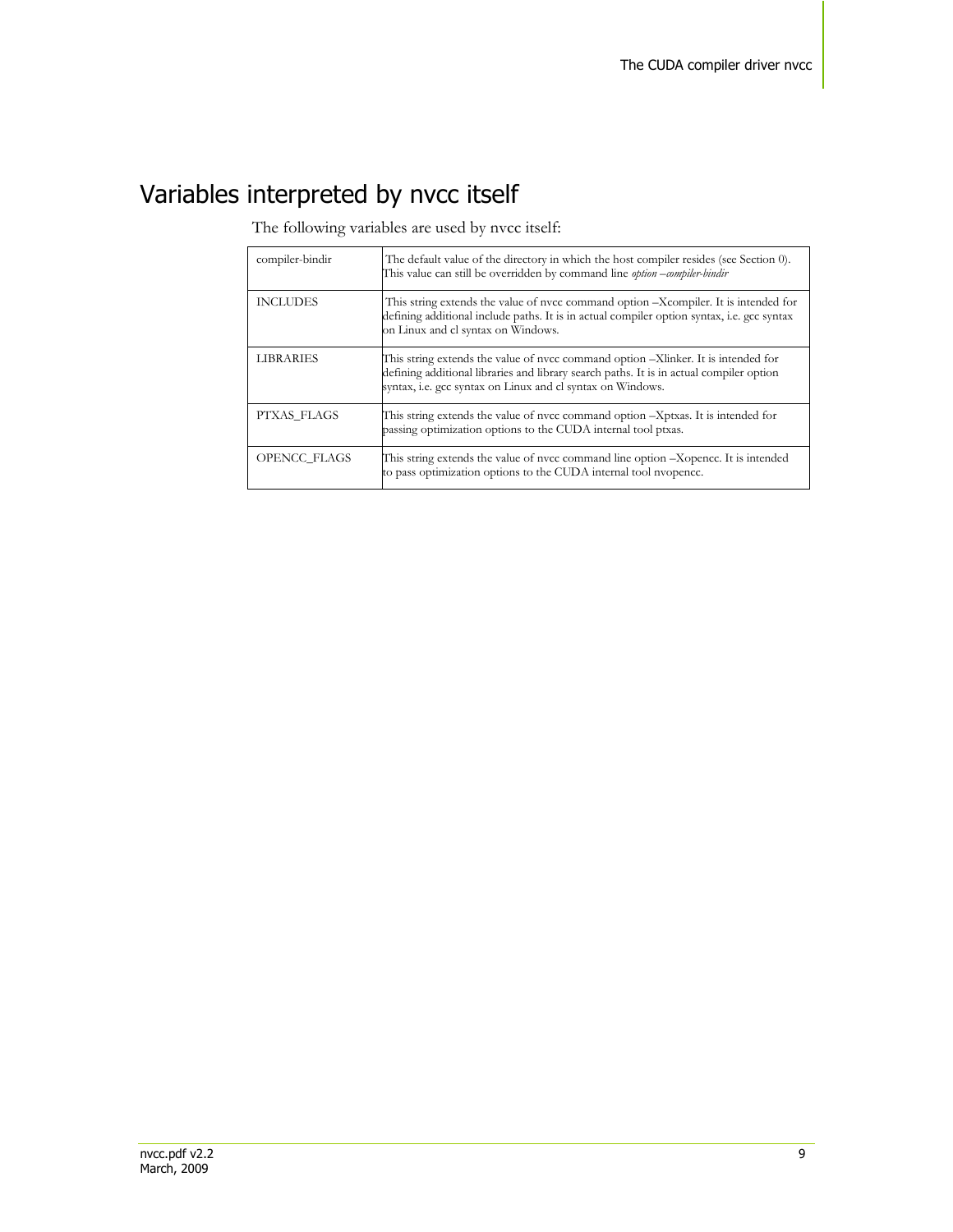# Example of profile

| #                                                                            |  |  |  |
|------------------------------------------------------------------------------|--|--|--|
| # nvcc and nvcc.profile are in the bin directory of the                      |  |  |  |
| # cuda installation tree. Hence, this installation tree                      |  |  |  |
| # is 'one up':                                                               |  |  |  |
| #                                                                            |  |  |  |
|                                                                              |  |  |  |
| $=$ \$( HERE )/<br><b>TOP</b>                                                |  |  |  |
|                                                                              |  |  |  |
| #                                                                            |  |  |  |
| # Define the cuda include directories:                                       |  |  |  |
| #                                                                            |  |  |  |
| <b>INCLUDES</b><br>+= -I\$(TOP)/include -I\$(TOP)/include/cudart \${_SPACE_} |  |  |  |
|                                                                              |  |  |  |
| #                                                                            |  |  |  |
| # Extend dll search path to find cudart.dll and cuda.dll                     |  |  |  |
| # and add these two libraries to the link line                               |  |  |  |
| #                                                                            |  |  |  |
| <b>PATH</b><br>$+=$ \$(TOP)/lib;                                             |  |  |  |
| LIBRARIES =+ \${_SPACE_} -L\$(TOP)/lib -lcuda -lcudart                       |  |  |  |
| #                                                                            |  |  |  |
| # Extend the executable search path to find the                              |  |  |  |
| # cuda internal tools:                                                       |  |  |  |
|                                                                              |  |  |  |
| #                                                                            |  |  |  |
| += \$(TOP)/open64/bin:\$(TOP)/bin:<br><b>PATH</b>                            |  |  |  |
|                                                                              |  |  |  |
| #                                                                            |  |  |  |
| # Location of Microsoft Visual Studio compiler                               |  |  |  |
| #                                                                            |  |  |  |
| compiler-bindir = $c$ :/mvs/bin                                              |  |  |  |
|                                                                              |  |  |  |
| #                                                                            |  |  |  |
| # No special optimization flags for device code compilation:                 |  |  |  |
| #                                                                            |  |  |  |
|                                                                              |  |  |  |
| PTXAS FLAGS<br>$+=$                                                          |  |  |  |
|                                                                              |  |  |  |
|                                                                              |  |  |  |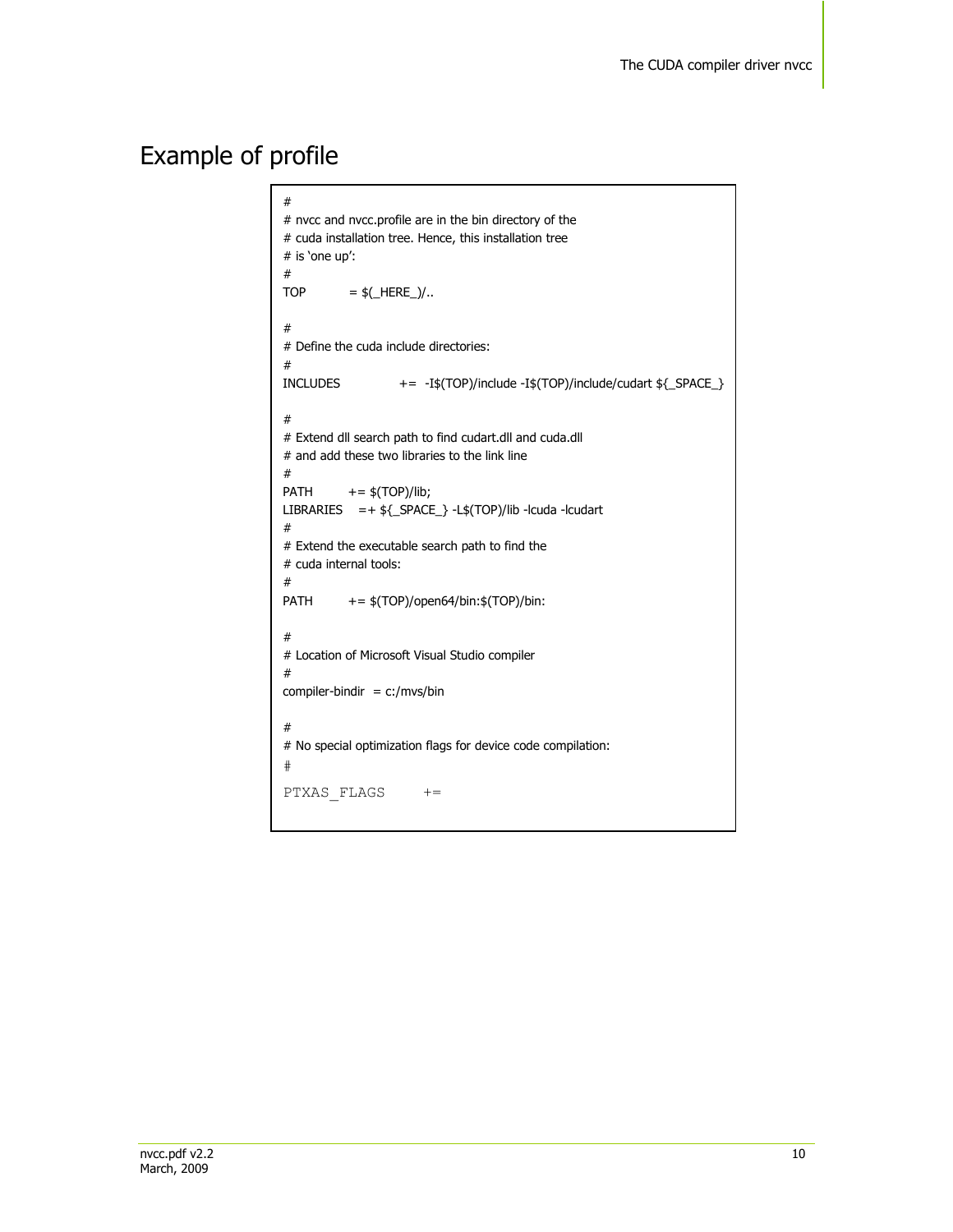# Nvcc Command Options

#### Command option types and notation

Nvcc recognizes three types of command options: boolean (flag-) options, single value options, and list (multivalued-) options.

Boolean options do not have an argument: they are either specified on a command line or not. Single value options must be specified at most once, and list (multivalued-) options may be repeated. Examples of each of these option types are, respectively: *-v* (switch to verbose mode), *-o* (specify output file), and –I (specify include path).

Single value options and list options must have arguments, which must follow the name of the option itself by either one of more spaces or an equals character. In some cases of compatibility with gcc (such as *–I*, *-l* and *-L*), the value of the option may also immediately follow the option itself, without being separated by spaces. The individual values of multivalued options may be separated by commas in a single instance of the option, or the option may be repeated, or any combination of these two cases.

Hence, for the two sample options mentioned above that may take values, the following notations are legal:

-o file

-o=file

-Idir1,dir2 -I=dir3 -I dir4,dir5

The option type in the tables in the remainder of this section can be recognized as follows: boolean options do not have arguments specified in the first column, while the other two types do. List options can be recognized by the repeat indicator ",…" at the end of the argument.

Each option has a long name and a short name, which can be used interchangedly. These two variants are distinguished by the number of hyphens that must precede the option name: long names must be preceded by two hyphens, while short names must be preceded by a single hyphen. An example of this is the long alias of *–I,*  which is *--include-path.*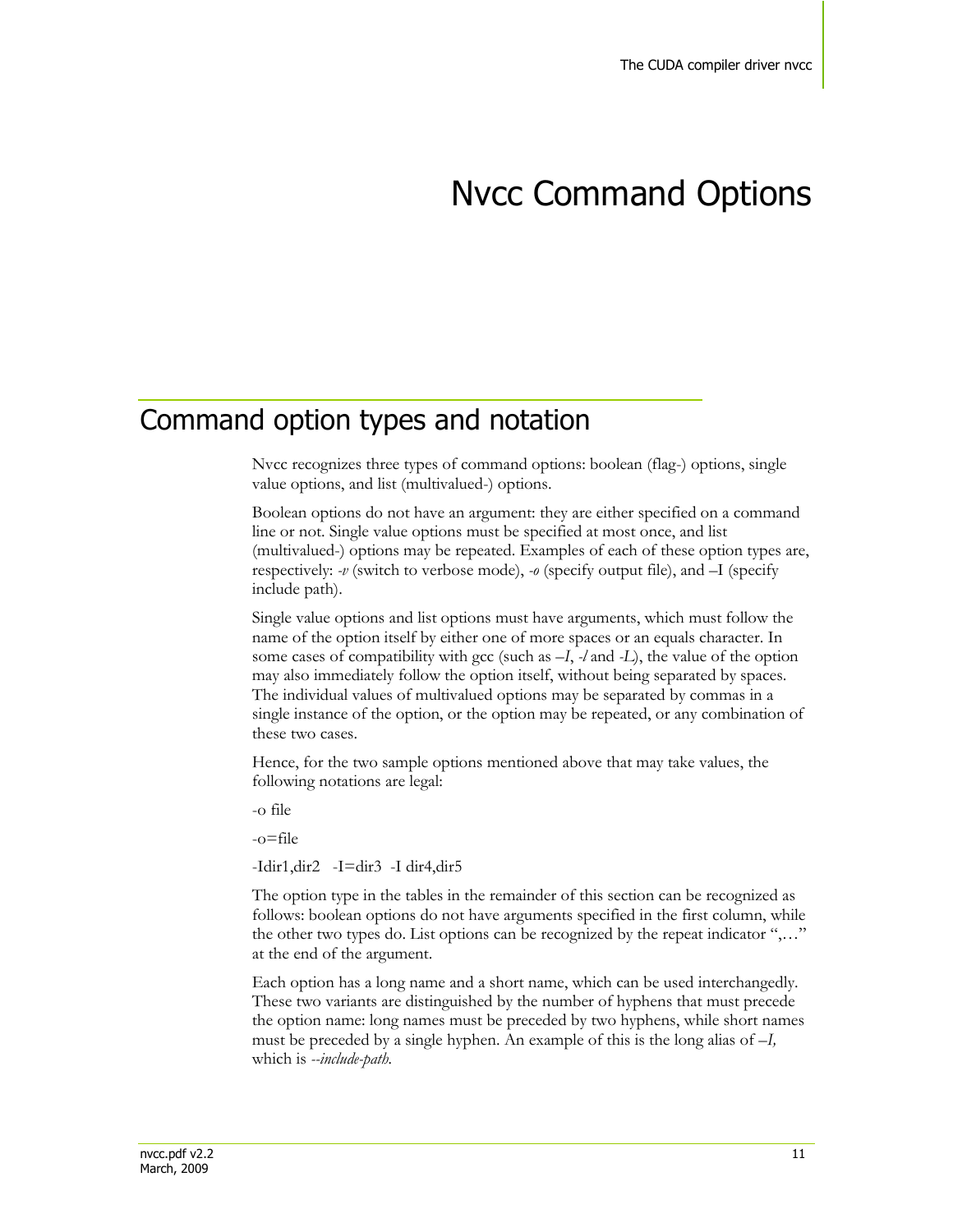Long options are intended for use in build scripts, where size of the option is less important than descriptive value. In contrast, short options are intended for interactive use. For nvcc, this distinction may be of dubious value, because many of its options are well known compiler driver options, and the names of many other single- hyphen options were already chosen before nvcc was developed (and not especially short). However, the distinction is a useful convention, and the "short" options names may be shortened in future releases of the CUDA Toolkit.

Long options are described in the first columns of the options tables, and short options occupy the second columns.

# Command option description

## Options for specifying the compilation phase

| --cuda                  | -cuda  | Compile all .cu input files to .cu.c/ .cu.cpp<br>output.                                                                                                                                                                                                                                                                                                                                             |
|-------------------------|--------|------------------------------------------------------------------------------------------------------------------------------------------------------------------------------------------------------------------------------------------------------------------------------------------------------------------------------------------------------------------------------------------------------|
| --cubin                 | -cubin | Compile all .cu/.gpu/.ptx input files to device-<br>only cubin files. This step discards the host<br>code for each .cu input file.                                                                                                                                                                                                                                                                   |
| --ptx                   | -ptx   | Compile all .cu/.gpu input files to device- only<br>ptx files. This step discards the host code for<br>each .cu input file.                                                                                                                                                                                                                                                                          |
| --gpu                   | -gpu   | Compile all cu input files to device- only gpu<br>files. This step discards the host code for each<br>.cu input file.                                                                                                                                                                                                                                                                                |
| --preprocess            | -E     | Preprocess all .c/.cc/.cpp/.cxx/.cu input files.                                                                                                                                                                                                                                                                                                                                                     |
| --generate-dependencies | -M     | Generate for the one .c/.cc/.cpp/.cxx/.cu<br>input file (more than one are not allowed in<br>this step) a dependency file that can be<br>included in a make file.                                                                                                                                                                                                                                    |
| --compile               | -C     | Compile each .c/.cc/.cpp/.cxx/.cu input file<br>into an object file.                                                                                                                                                                                                                                                                                                                                 |
| --link                  | -link  | This option specifies the default behavior:<br>compile and link all inputs.                                                                                                                                                                                                                                                                                                                          |
| --lib                   | -lib   | Compile all input files into object files (if<br>necessesary), and add the results to the<br>specified library output file.                                                                                                                                                                                                                                                                          |
| --run                   | -run   | This option compiles and links all inputs into<br>an executable, and executes it. Or, when the<br>input is a single executable, it is executed<br>without any compilation. This step is intended<br>for developers who do not want to be<br>bothered with setting the necessary CUDA dll<br>search paths (these will be set temporarily by<br>nvcc according to the definitions in<br>nvcc.profile). |

Options of this category specify up to which stage the input files must be compiled.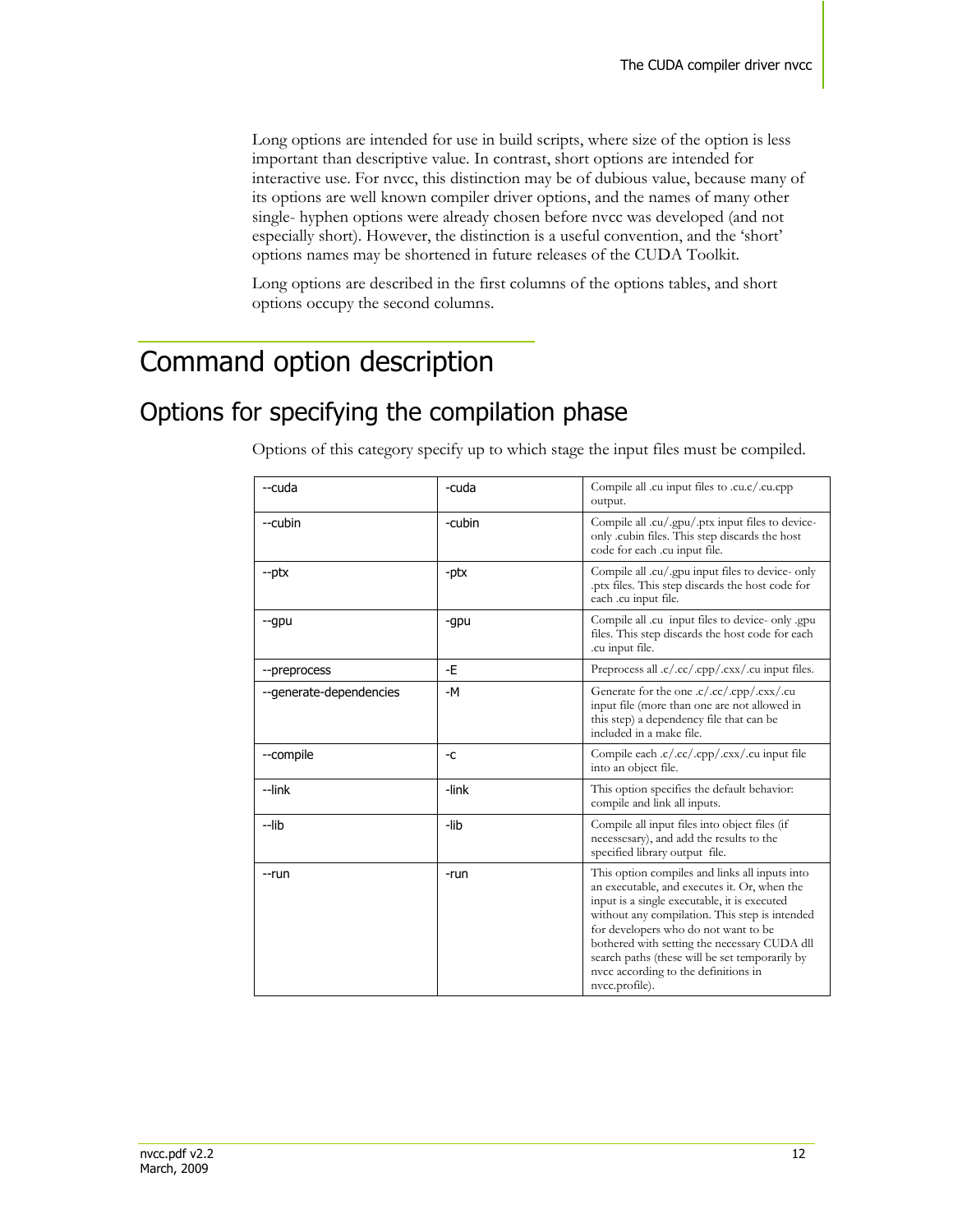### <span id="page-13-0"></span>File and path specifications

| --output-file file                  | $-0$     | Specify name and location of the output file.<br>Only a single input file is allowed when this<br>option is present in nvcc non-<br>linking/archiving mode.                                                                     |
|-------------------------------------|----------|---------------------------------------------------------------------------------------------------------------------------------------------------------------------------------------------------------------------------------|
| --pre-include <i>include-file</i> , | -include | Specify header files that must be preincluded<br>during preprocessing or compilation.                                                                                                                                           |
| --library library-file,             | -1       | Specify libraries to be used in the linking stage.<br>The libraries are searched for on the library<br>search paths that have been specified using<br>option '-L'.                                                              |
| --define-macro macrodef             | -D       | Specify macro definitions for use during<br>preprocessing or compilation                                                                                                                                                        |
| --undefine-macro macrodef,          | -U       | Undefine a macro definition                                                                                                                                                                                                     |
| --include-path include-path,        | -I       | Specify include search paths.                                                                                                                                                                                                   |
| --system-include include-<br>path,  | -isystem | Specify system include search paths.                                                                                                                                                                                            |
| --library-path library-path,        | -1       | Specify library search paths.                                                                                                                                                                                                   |
| --output-directory directory        | -odir    | Specify the directory of the output file. This<br>option is intended for letting the dependency<br>generation step (--generate-dependencies)<br>generate a rule that defines the target object file<br>in the proper directory. |
| --compiler-bindir <i>directory</i>  | -ccbin   | Specify the directory in which the host<br>compiler executable (Microsoft Visual Studion<br>cl, or a gcc derivative) resides. By default, this<br>executable is expected in the current executable<br>search path.              |

### Options altering compiler/linker behavior

| --profile        | -pg     | Instrument generated code/executable for use<br>by gprof (Linux only).                                                                            |
|------------------|---------|---------------------------------------------------------------------------------------------------------------------------------------------------|
| --debug level    | -g      | Generate debug-able code.                                                                                                                         |
| --device-debug   | -G      | Generate debug-able device code                                                                                                                   |
| --optimize level | -0      | Generate optimized code.                                                                                                                          |
| --shared         | -shared | Generate a shared library during linking. Note:<br>when other linker options are required for<br>controlling dll generation, use option -Xlinker. |
| --machine        | -m      | Specify 32 vs. 64 bit architecture. Currently<br>only to be used when compiling with -cubin on<br>linux64 platform.                               |

### Options for passing specific phase options

These allow for passing specific options directly to the internal compilation tools that nvcc encapsulates, without burdening nvcc with too-detailed knowledge on these tools. A table of useful sub-tool options can be found at the end of this chapter.

| --compiler-options <i>options</i> , | -Xcompiler | Specify options directly to the |
|-------------------------------------|------------|---------------------------------|
|-------------------------------------|------------|---------------------------------|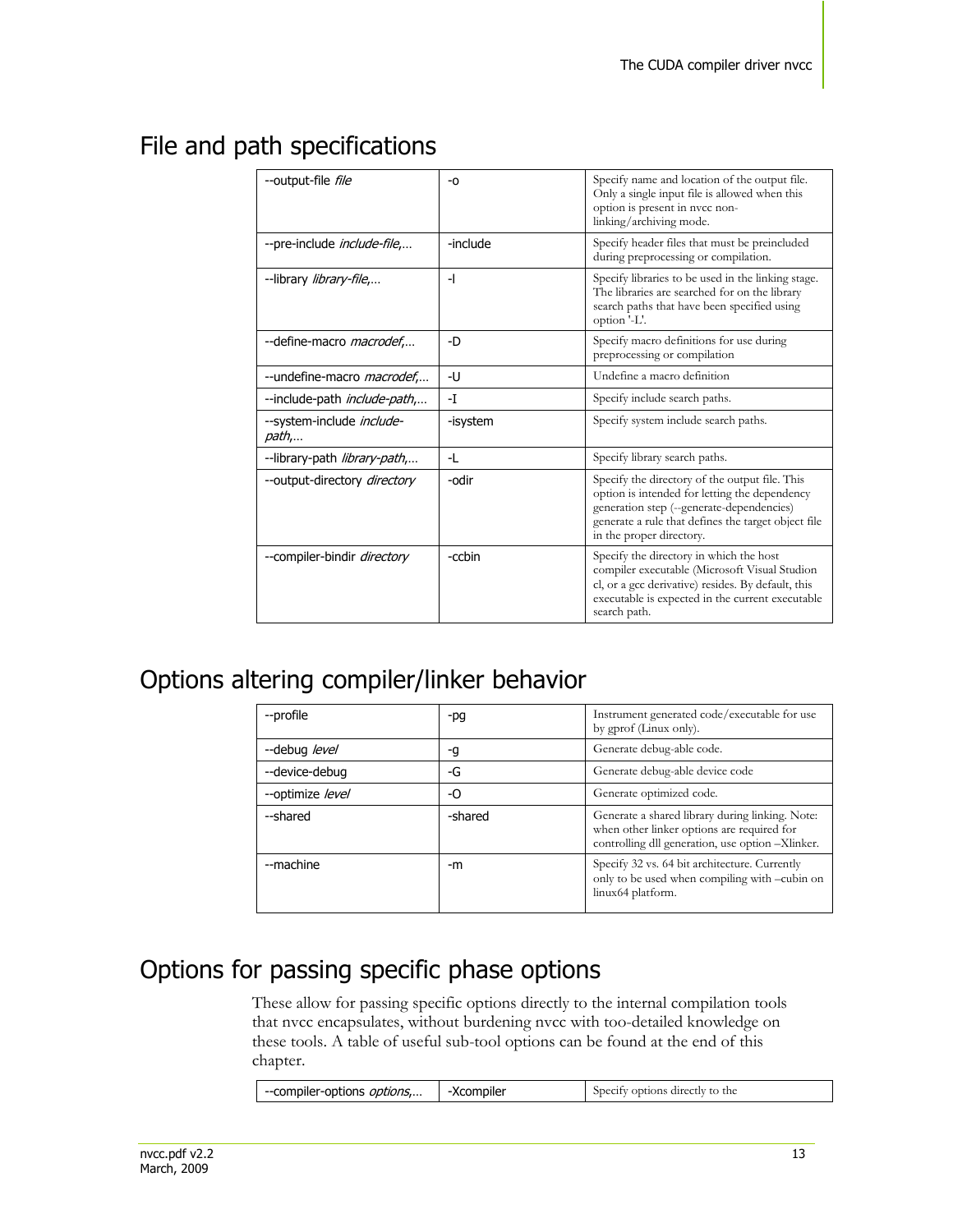|                                   |          | compiler/preprocessor.                                                                 |
|-----------------------------------|----------|----------------------------------------------------------------------------------------|
| --linker-options <i>options</i> , | -Xlinker | Specify options directly to the linker.                                                |
| --cudafe-options                  | -Xcudafe | Specify options directly to cudafe.                                                    |
| --opencc-options <i>options</i> , | -Xopencc | Specify options directly to nyopence, typically<br>for steering nyopencc optimization. |
| --ptxas-options <i>options</i> ,  | -Xptxas  | Specify options directly to the ptx optimizing<br>assembler.                           |

# <span id="page-14-0"></span>Options for guiding the compiler driver

| --dryrun                            | -dryrun     | Do not execute the compilation commands<br>generated by nvcc. Instead, list them.                                                                                                                                                                                                                                                                                                                                                                                                                                        |
|-------------------------------------|-------------|--------------------------------------------------------------------------------------------------------------------------------------------------------------------------------------------------------------------------------------------------------------------------------------------------------------------------------------------------------------------------------------------------------------------------------------------------------------------------------------------------------------------------|
| --verbose                           | -v          | List the compilation commands generated by<br>this compiler driver, but do not suppress their<br>execution.                                                                                                                                                                                                                                                                                                                                                                                                              |
| --keep                              | -keep       | Keep all intermediate files that are generated<br>during internal compilation steps.                                                                                                                                                                                                                                                                                                                                                                                                                                     |
| --save-temps                        | -save-temps | This option is an alias of --keep.                                                                                                                                                                                                                                                                                                                                                                                                                                                                                       |
| --dont-use-profile                  | -noprof     | Don't use the nvcc.profile file to guide the<br>compilation.                                                                                                                                                                                                                                                                                                                                                                                                                                                             |
| --clean-targets                     | -clean      | This option reverses the behaviour of nvcc.<br>When specified, none of the compilation<br>phases will be executed. Instead, all of the non-<br>temporary files that nvcc would otherwise<br>create will be deleted.                                                                                                                                                                                                                                                                                                      |
| --run-args arguments,               | -run-args   | Used in combination with option -R, to specify<br>command line arguments for the executable.                                                                                                                                                                                                                                                                                                                                                                                                                             |
| --input-drive-prefix prefix         | -idp        | On Windows platforms, all command line<br>arguments that refer to file names must be<br>converted to Windows native format before<br>they are passed to pure Windows executables.<br>This option specifies how the 'current'<br>development environment represents absolute<br>paths. Use '-idp / cygwin/' for CygWin build<br>environments, and '-idp /' for Mingw.                                                                                                                                                     |
| --dependency-drive-prefix<br>prefix | -ddp        | On Windows platforms, when generating<br>dependency files (option -M), all file names<br>must be converted to whatever the used<br>instance of 'make' will recognize. Some<br>instances of 'make' have trouble with the colon<br>in absolute paths in native Windows format,<br>which depends on the environment in which<br>this 'make' instance has been compiled. Use '-<br>ddp / cygwin/' for a CygWin make, and '-ddp /'<br>for Mingw. Or leave these file names in native<br>Windows format by specifying nothing. |
| --drive-prefix <i>prefix</i>        | -dp         | Specifies <prefix> as both input-drive-prefix<br/>and dependency-drive-prefix.</prefix>                                                                                                                                                                                                                                                                                                                                                                                                                                  |

# Options for steering CUDA compilation

| --device-emulation      | -deviceemu     | Generate code for the GPGPU emulation<br>library. |
|-------------------------|----------------|---------------------------------------------------|
| --use fast math         | -use fast math | Make use of fast math library.                    |
| --entries <i>entry,</i> | -e             | In case of compilation of ptx or gpu files to     |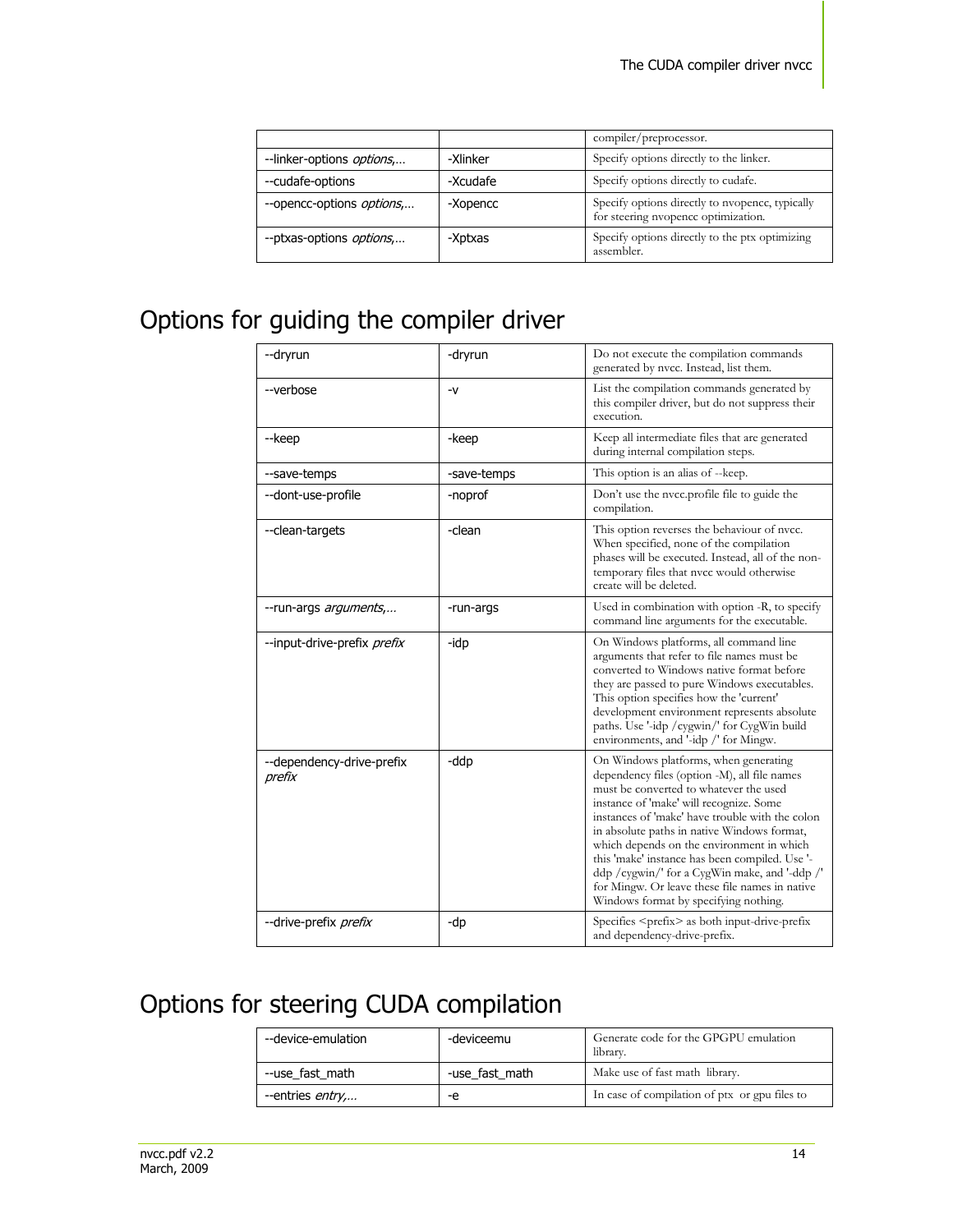|                    |                   | cubin: specify the global entry functions for<br>which code must be generated. By default, code<br>will be generated for all entries. |
|--------------------|-------------------|---------------------------------------------------------------------------------------------------------------------------------------|
| --host-compilation | -host-compilation | Specify C vs. $C++$ language for host code in<br>CUDA source files. Allowed values are C, c,<br>$C++$ and $c++$ .                     |

# Options for steering GPU code generation

| --gpu-architecture <i>gpuarch</i> | -arch    | Specify the name of the NVIDIA GPU to<br>compile for. This can either be a 'real' GPU, or<br>a 'virtual' ptx architecture. Ptx code represents<br>an intermediate format that can still be further<br>compiled and optimized for, depending on the<br>ptx version, a specific class of actual GPUs.<br>The architecture specified by this option is the<br>architecture that is assumed by the compilation<br>chain up to the ptx stage, while the<br>architecture(s) specified with the -code option<br>are assumed by the last, potentially runtime,<br>compilation stage.<br>Currently supported compilation architectures<br>are: virtual architectures compute_10,<br>compute_11, plus GPU architectures sm_10<br>and sm_11 that implement these.                                                                                                                                                                                                                                                                                |
|-----------------------------------|----------|---------------------------------------------------------------------------------------------------------------------------------------------------------------------------------------------------------------------------------------------------------------------------------------------------------------------------------------------------------------------------------------------------------------------------------------------------------------------------------------------------------------------------------------------------------------------------------------------------------------------------------------------------------------------------------------------------------------------------------------------------------------------------------------------------------------------------------------------------------------------------------------------------------------------------------------------------------------------------------------------------------------------------------------|
| --gpu-code <i>gpuarch,</i>        | -code    | Specify the name of the NVIDIA GPU to<br>generate code for.<br>Unless option – export-dir is specified (see<br>below), nvcc will embed a compiled code image<br>in the executable for each specified 'code'<br>architecture, which is a true binary load image<br>for each 'real' architecture, and ptx code for<br>each virtual architecture.<br>During runtime, such embedded ptx code will<br>be dynamically compiled by the CUDA runtime<br>system if no binary load image is found for the<br>'current' GPU.<br>Architectures specified for options –arch and –<br>code may be virtual as well as real, but the<br>'code' architectures must be compatible with<br>the 'arch' architecture.<br>For instance, 'arch'=compute_13 is not<br>compatible with 'code'=sm_10, because the<br>earlier compilation stages will assume the<br>availability of compute_13 features that are not<br>present on sm_10.<br>This option defaults to the value of option '-<br>arch'. Currently supported GPU architectures:<br>sm_10 and sm_11. |
| --generate-code                   | -gencode | This option provides a generalization of the<br>'-arch= <arch> -code=code,' option<br/>combination for specifying nvcc behavior with<br/>respect to code generation. Where use of the<br/>previous options generates different code for a<br/>fixed virtual architecture, option '--generate-<br/>code' allows multiple nvopencc invocations,<br/>iterating over different virtual architectures. In<br/>fact, '-arch=<arch> -code=<code>,' is<br/>equivalent to '--generate-code<br/>arch=<arch>,code=<code>,'.<br/>--generate-code' options may be repeated for<br/>different virtual architectures.</code></arch></code></arch></arch>                                                                                                                                                                                                                                                                                                                                                                                             |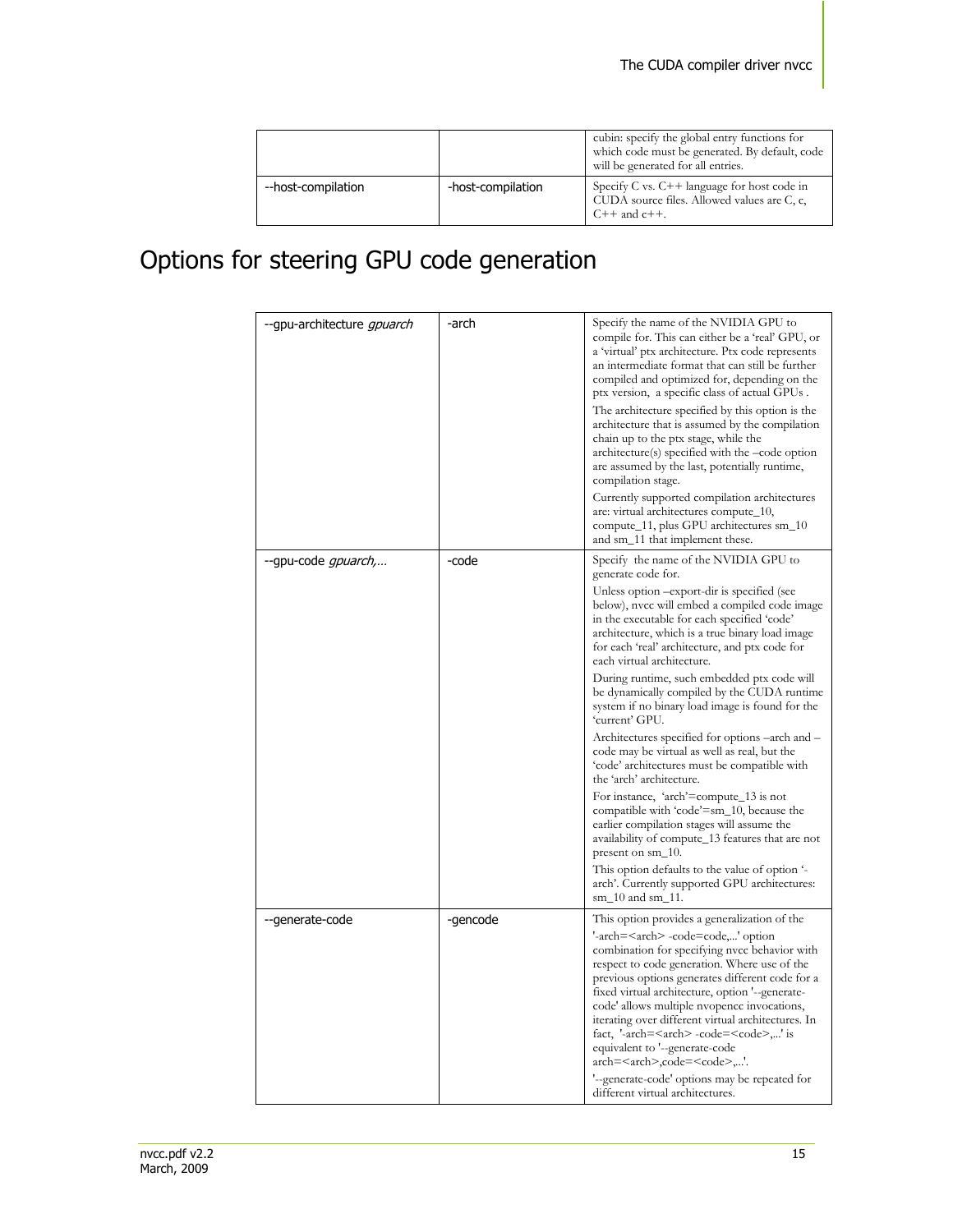|                                         |               | Allowed keywords for this option: 'arch','code'.                                                                                                                                                                                                                                                                                                                                                                                                                                                              |
|-----------------------------------------|---------------|---------------------------------------------------------------------------------------------------------------------------------------------------------------------------------------------------------------------------------------------------------------------------------------------------------------------------------------------------------------------------------------------------------------------------------------------------------------------------------------------------------------|
| --export-dir <i>file</i>                | -dir          | Specify the name of a file to which all 'external'<br>code imates will be copied (see below),<br>intended as a device code repository that can be<br>inspected by the CUDA driver at application<br>runtime when it occurs in the appropriate<br>device code search paths.<br>This file can either be a directory, or a zip file.                                                                                                                                                                             |
|                                         |               | In either case, nvcc will maintain a directory<br>structure in order to facilitate code lookup by<br>the CUDA driver.                                                                                                                                                                                                                                                                                                                                                                                         |
|                                         |               | When this option is not used, all 'external'<br>images will be silently discarded. When this<br>option is specified with the name of a<br>nonexisting file, then this file will be created as<br>a directory.                                                                                                                                                                                                                                                                                                 |
| --extern-mode<br>all/none/real/virtual  | -ext          | Specifie which of the 'code' images will be<br>copied into the directory specified with option<br>'export-dir'.                                                                                                                                                                                                                                                                                                                                                                                               |
|                                         |               | If this option is not specified, then the behavior<br>is as follows: if option 'intern-mode' is not<br>specified, then all code images that are not<br>defined as intern will be considered extern.<br>Otherwise, if neither of these options are<br>specified, then all code images will be<br>considered intern.                                                                                                                                                                                            |
| --intern- mode<br>all none real virtual | -int          | Specifie which of the 'code' images will be<br>embedded in the resulting object<br>file/executable.                                                                                                                                                                                                                                                                                                                                                                                                           |
|                                         |               | If this option is not specified, then the behavior<br>is as follows: if option 'extern-mode' is not<br>specified, then all code images that are not<br>defined as extern will be considered intern.<br>Otherwise, if neither of these options are<br>specified, then all code images will be<br>considered intern.                                                                                                                                                                                            |
| --maxrregcount amount                   | -maxrregcount | Specify the maximum amount of registers that<br>GPU functions can use.                                                                                                                                                                                                                                                                                                                                                                                                                                        |
|                                         |               | Until a function-specific limit, a higher value<br>will generally increase the performance of<br>individual GPU threads that execute this<br>function. However, because thread registers are<br>allocated from a global register pool on each<br>GPU, a higher value of this option will also<br>reduce the maximum thread block size, thereby<br>reducing the amount of thread parallelism.<br>Hence, a good maxrregcount value is the result<br>of a trade-off.<br>If this option is not specified, then no |
|                                         |               | maximum is assumed. Otherwise the specified<br>value will be rounded to the next multiple of 4<br>registers until the GPU specific maximum of<br>128 registers.                                                                                                                                                                                                                                                                                                                                               |

# Generic tool options

| --help                      |       | Print help information on this tool.                 |
|-----------------------------|-------|------------------------------------------------------|
| --version                   | -V    | Print version information on this tool.              |
| --options-file <i>file,</i> | -optf | Include command line options from specified<br>file. |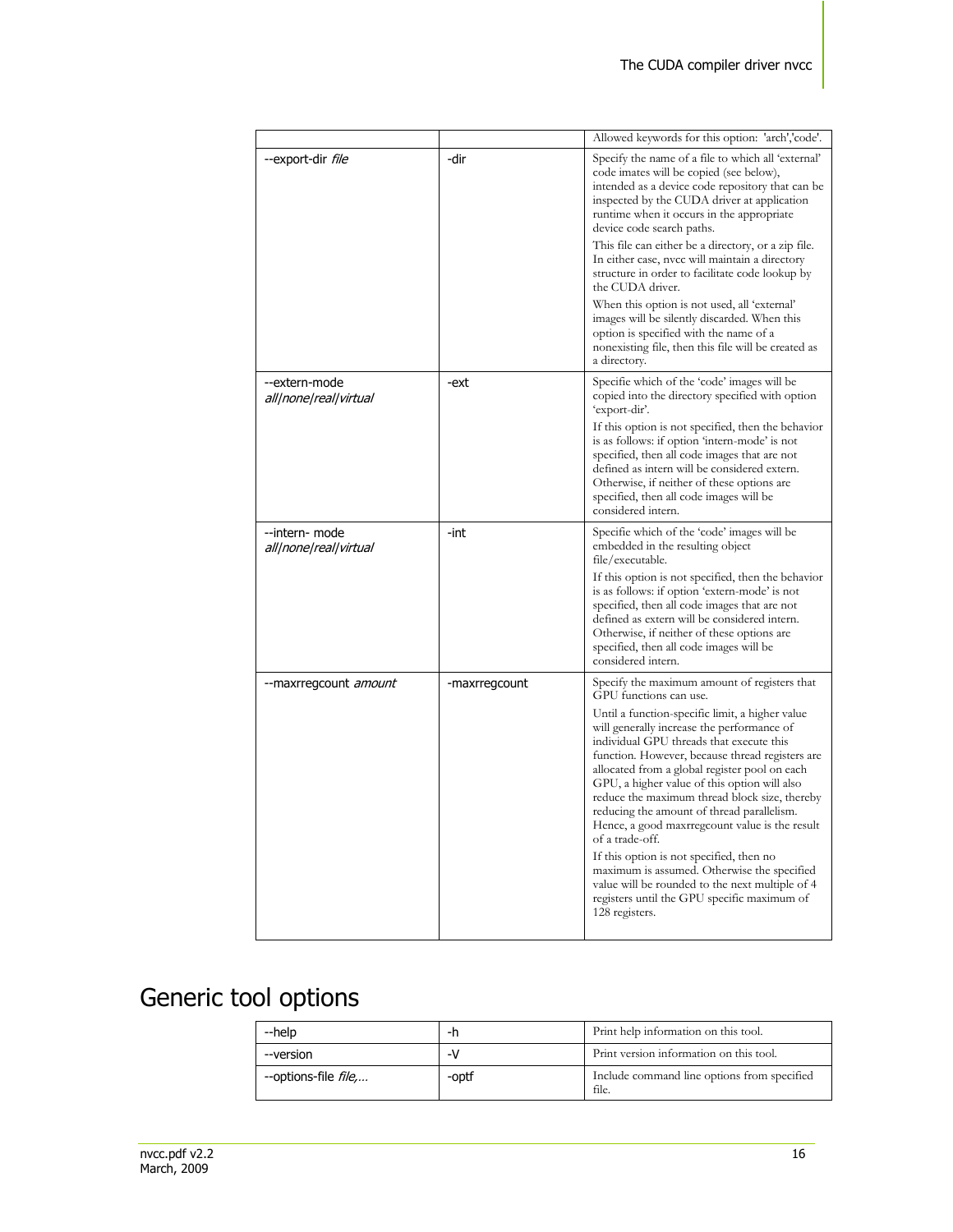# Phase options

The following table lists some useful options to lower level compilation tools:

<span id="page-17-0"></span>

| -Xcompiler, -Xlinker | See host compiler<br>documentation |                                      |
|----------------------|------------------------------------|--------------------------------------|
| -Xptxas              | -v                                 | Print code generation statistics.    |
| -Xopencc             | -LIST:source=on                    | Include source code in generated ptx |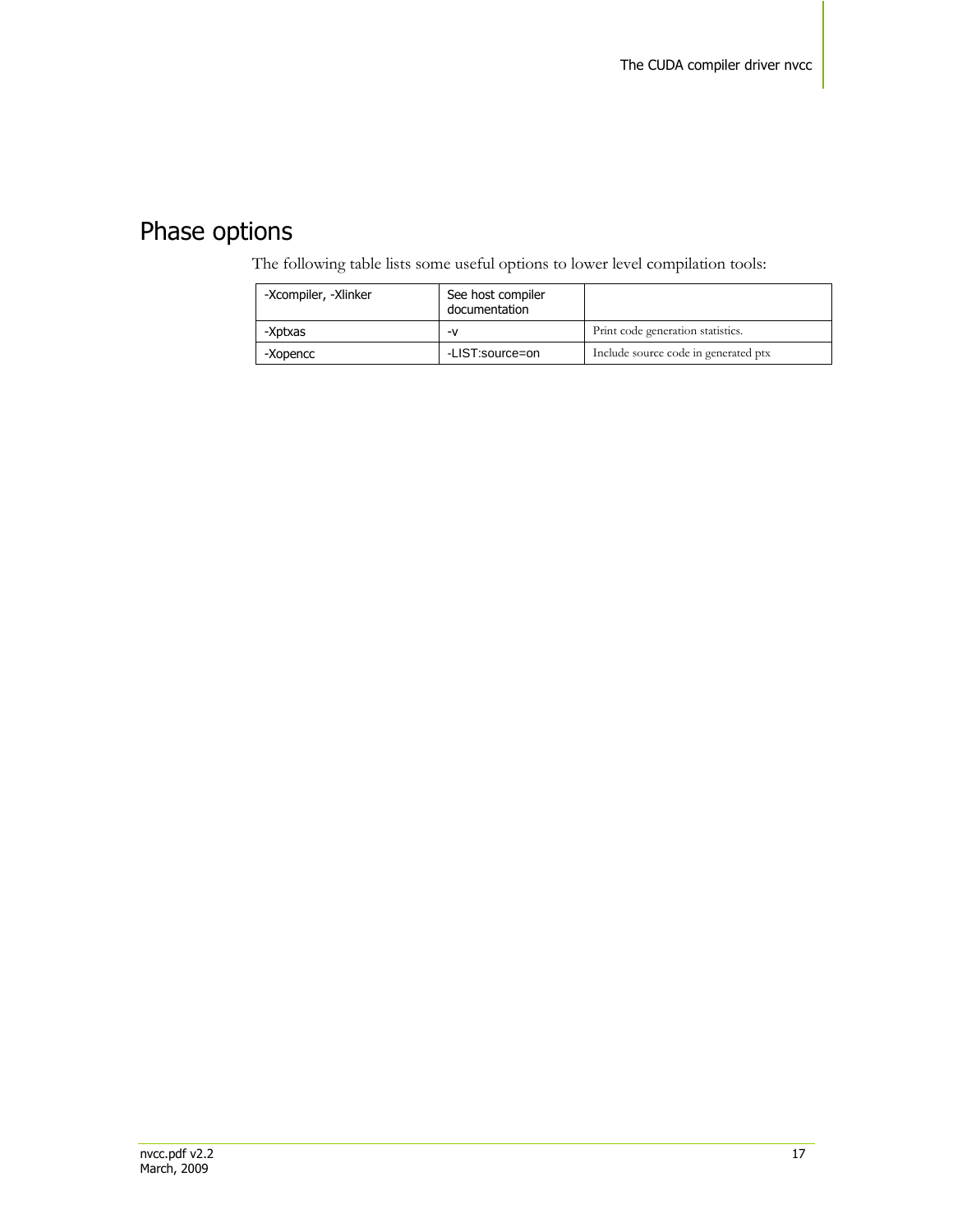# <span id="page-18-0"></span>The CUDA Compilation Trajectory

This chapter explains the internal structure of the various CUDA compilation phases. These internals can usually be ignored unless one wants to understand, or 'manually' rerun, the compilation steps corresponding to phases. Such command replay is useful during debugging of CUDA applications, when intermediate files need be inspected or modified. It is important to note that this structure reflects the current way in which nvcc implements its phases; it may significantly change with new releases of the CUDA Toolkit.

The following section illustrates how internal steps can be made visible by nvcc, and rerun. After that, a translation diagram of the .c to .cu.c phase is listed. All other CUDA compilations are variants in some form of another of the .cu to C transformation.

#### Listing and rerunning nvcc steps

Intermediate steps can be made visible by options *–v* and *-dryrun*. In addition, option *–keep* might be specified to retain temporary files, and also to give them slightly more meaningful names. The following sample command lists the intermediate steps for a CUDA compilation:

nvcc –cuda x.cu --compiler-bindir=c:/mvs/vc/bin -keep –dryrun

This command results in a listing as the one shown at the end of this section.

Depending on the actual command shell that is used, the displayed commands are 'almost' executable: the DOS command shell, and the Linux shells sh and csh each have slightly different notations for assigning values to environment variables.

The command list contains the following categories, which in the example below are alternately shown in normal print and boldface (see also sections [0](#page-7-0) an[d 0\)](#page-8-0):

- 1. Definition of standard variables HERE and SPACE
- 2. Environment assignments resulting from executing nvcc.profile
- 3. Definition of Visual Studio installation macros (derived from –compilerbindir)
- 4. Environment assignments resulting from executing vsvars32.bat
- 5. Commands generated by nvcc.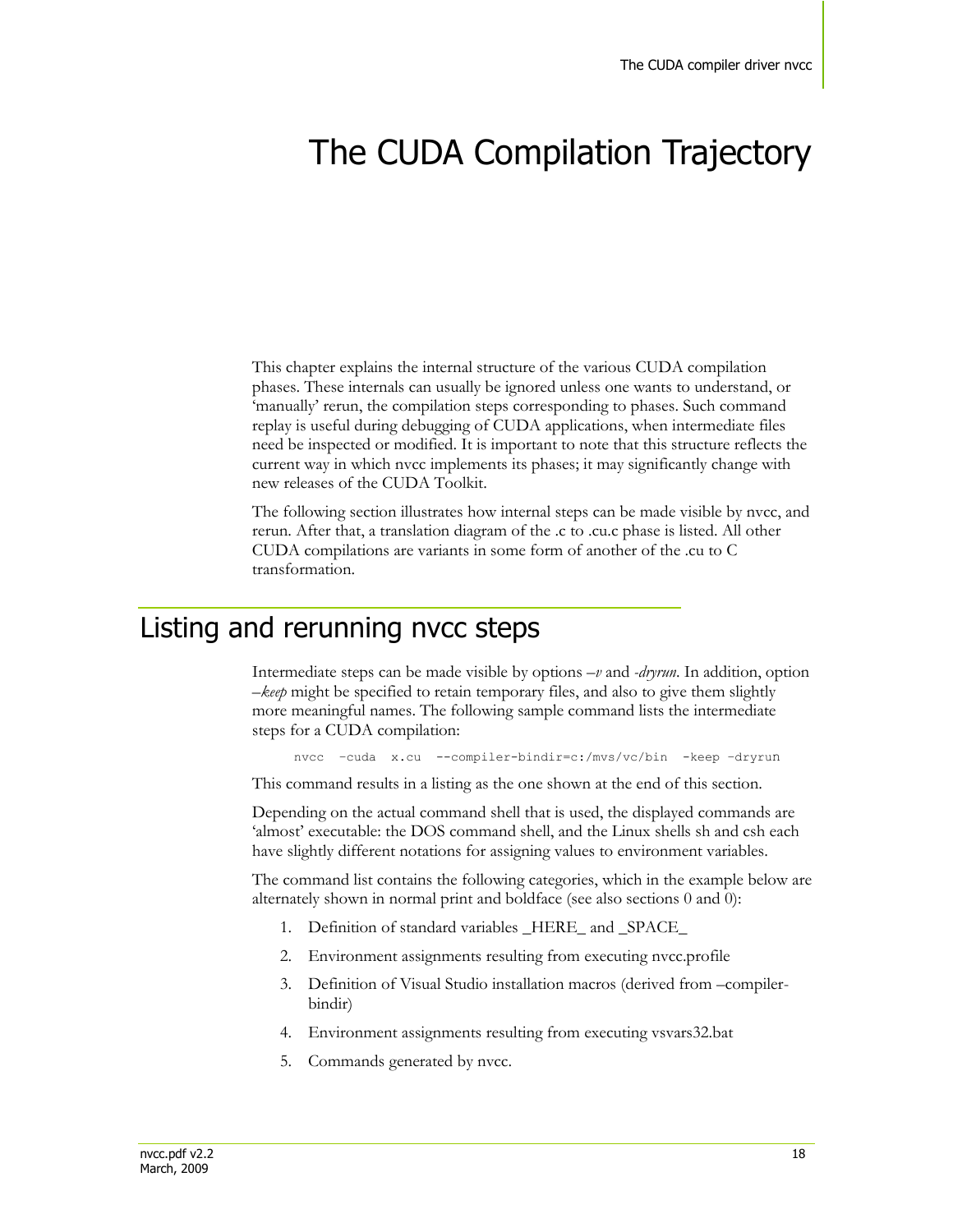```
#$ HERE =c:\sw\gpgpu\bin\win32 debug
#$ TOP=c:\sw\gpgpu\bin\win32_debug/../..
#$ BINDIR=c:\sw\gpgpu\bin\win32_debug
#$ 
COMPILER_EXPORT=c:\sw\gpgpu\bin\win32_debug/../../../compiler/gpgpu/export
/win32_debug
#$ 
PATH=c:\sw\gpgpu\bin\win32_debug/open64/bin;c:\sw\gpgpu\bin\win32_debug;C:
\cygwin\usr\local\bin;C:\cygwin\bin;C:\cygwin\bin;C:\cygwin\usr\X11R6\bin;
c:\WINDOWS\system32;c:\WINDOWS;c:\WINDOWS\System32\Wbem;c:\Program 
Files\Microsoft SQL Server\90\Tools\binn\;c:\Program 
Files\Perforce;C:\cygwin\lib\lapack
#$ 
PATH=c:\sw\gpgpu\bin\win32_debug/../../../compiler/gpgpu/export/win32_debu
g/open64/bin;c:\sw\gpgpu\bin\win32_debug/../../../compiler/gpgpu/export/wi
n32_debug/bin;c:\sw\gpgpu\bin\win32_debug/open64/bin;c:\sw\gpgpu\bin\win32
_debug;C:\cygwin\usr\local\bin;C:\cygwin\bin;C:\cygwin\bin;C:\cygwin\usr\X
11R6\bin;c:\WINDOWS\system32;c:\WINDOWS;c:\WINDOWS\System32\Wbem;c:\Progra
m Files\Microsoft SQL Server\90\Tools\binn\;c:\Program 
Files\Perforce;C:\cygwin\lib\lapack
#$ INCLUDES="-Ic:\sw\gpgpu\bin\win32_debug/../../cuda/inc" "-
Ic:\sw\gpgpu\bin\win32_debug/../../cuda/tools/cudart" 
#$ INCLUDES="-
Ic:\sw\gpgpu\bin\win32_debug/../../../compiler/gpgpu/export/win32_debug/in
clude" "-Ic:\sw\gpgpu\bin\win32_debug/../../cuda/inc"
"-Ic:\sw\gpgpu\bin\win32_debug/../../cuda/tools/cudart" 
#$ LIBRARIES= "c:\sw\gpgpu\bin\win32_debug/cuda.lib" 
"c:\sw\gpgpu\bin\win32_debug/cudart.lib"
#$ PTXAS_FLAGS=
#$ OPENCC_FLAGS=-Werror 
#$ VSINSTALLDIR=c:/mvs/vc/bin/..
#$ VCINSTALLDIR=c:/mvs/vc/bin/..
#$ FrameworkDir=c:\WINDOWS\Microsoft.NET\Framework
#$ FrameworkVersion=v2.0.50727
#$ FrameworkSDKDir=c:\MVS\SDK\v2.0
#$ DevEnvDir=c:\MVS\Common7\IDE
#$ 
PATH=c:\MVS\Common7\IDE;c:\MVS\VC\BIN;c:\MVS\Common7\Tools;c:\MVS\Common7\
Tools\bin;c:\MVS\VC\PlatformSDK\bin;c:\MVS\SDK\v2.0\bin;c:\WINDOWS\Microso
ft.NET\Framework\v2.0.50727;c:\MVS\VC\VCPackages;c:\sw\gpgpu\bin\win32_deb
ug/../../../compiler/gpgpu/export/win32_debug/open64/bin;c:\sw\gpgpu\bin\w
in32_debug/../../../compiler/gpgpu/export/win32_debug/bin;c:\sw\gpgpu\bin\
win32_debug/open64/bin;c:\sw\gpgpu\bin\win32_debug;C:\cygwin\usr\local\bin
;C:\cygwin\bin;C:\cygwin\bin;C:\cygwin\usr\X11R6\bin;c:\WINDOWS\system32;c
:\WINDOWS;c:\WINDOWS\System32\Wbem;c:\Program Files\Microsoft SQL 
Server\90\Tools\binn\;c:\Program Files\Perforce;C:\cygwin\lib\lapack
#$ 
INCLUDE=c:\MVS\VC\ATLMFC\INCLUDE;c:\MVS\VC\INCLUDE;c:\MVS\VC\PlatformSDK\i
nclude;c:\MVS\SDK\v2.0\include;
#$ 
LIB=c:\MVS\VC\ATLMFC\LIB;c:\MVS\VC\LIB;c:\MVS\VC\PlatformSDK\lib;c:\MVS\SD
K\v2.0\lib;
#$ 
LIBPATH=c:\WINDOWS\Microsoft.NET\Framework\v2.0.50727;c:\MVS\VC\ATLMFC\LIB
#$ 
PATH=c:/mvs/vc/bin;c:\MVS\Common7\IDE;c:\MVS\VC\BIN;c:\MVS\Common7\Tools;c
:\MVS\Common7\Tools\bin;c:\MVS\VC\PlatformSDK\bin;c:\MVS\SDK\v2.0\bin;c:\W
INDOWS\Microsoft.NET\Framework\v2.0.50727;c:\MVS\VC\VCPackages;c:\sw\gpgpu
\bin\win32_debug/../../../compiler/gpgpu/export/win32_debug/open64/bin;c:\
sw\gpgpu\bin\win32_debug/../../../compiler/gpgpu/export/win32_debug/bin;c:
\sw\gpgpu\bin\win32_debug/open64/bin;c:\sw\gpgpu\bin\win32_debug;C:\cygwin
\usr\local\bin;C:\cygwin\bin;C:\cygwin\bin;C:\cygwin\usr\X11R6\bin;c:\WIND
OWS\system32;c:\WINDOWS;c:\WINDOWS\System32\Wbem;c:\Program 
Files\Microsoft SQL Server\90\Tools\binn\;c:\Program
```

```
Files\Perforce;C:\cygwin\lib\lapack
```
 $#$ \$ SPACE =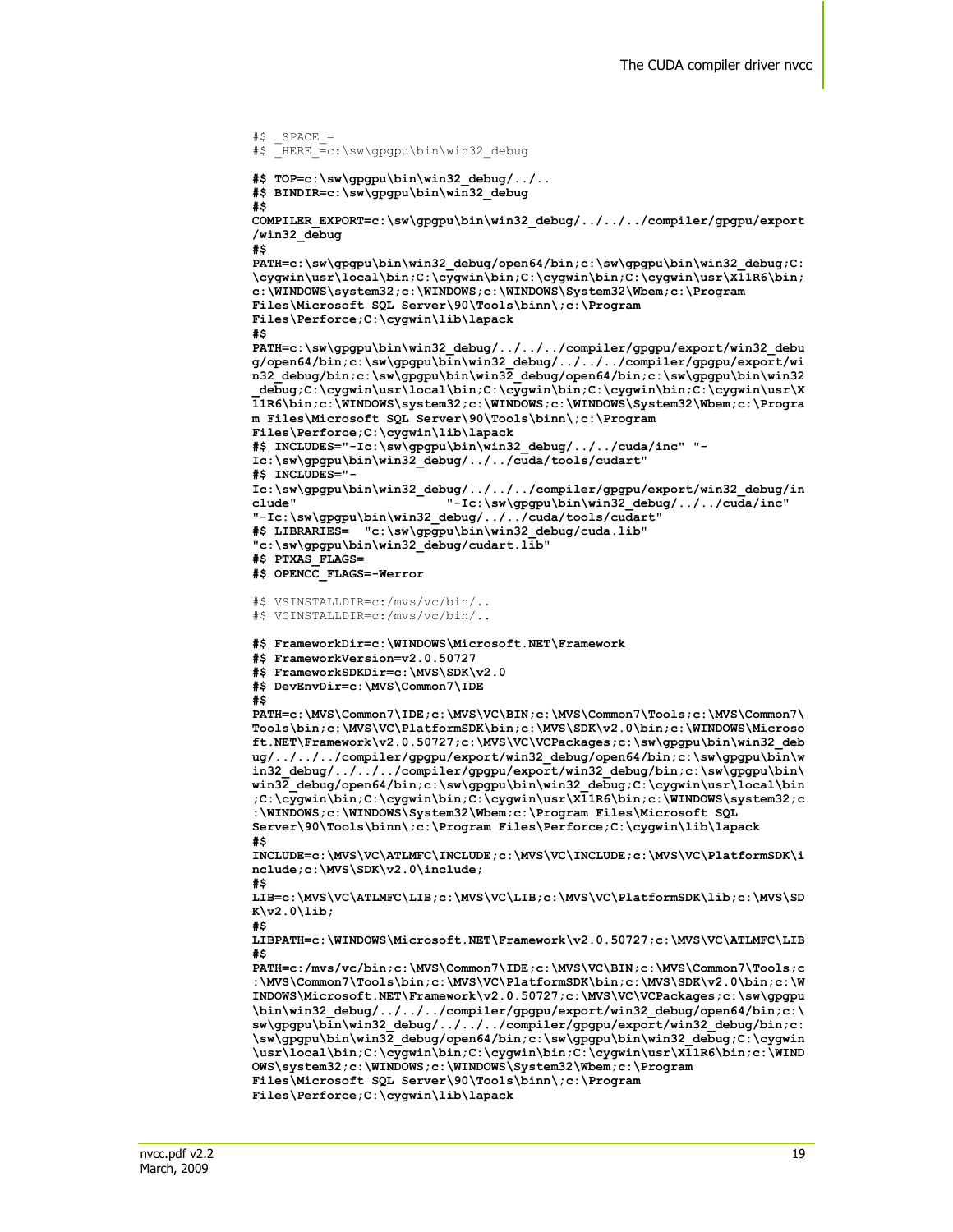```
#$ cudafe -E -DCUDA_NO_SM_12_ATOMIC_INTRINSICS -
DCUDA NO SM_13_DOUBLE_INTRINSICS -DCUDA_FLOAT_MATH_FUNCTIONS "-
Ic:\sw\gpgpu\bin\win32_debug/../../../compiler/gpgpu/export/win32_debug/in
clude" "-Ic:\sw\gpgpu\bin\win32_debug/../../cuda/inc"
"-Ic:\sw\gpgpu\bin\win32_debug/../../cuda/tools/cudart" -I. "-
Ic:\MVS\VC\ATLMFC\INCLUDE" "-Ic:\MVS\VC\INCLUDE" "-
Ic:\MVS\VC\PlatformSDK\include" "-Ic:\MVS\SDK\v2.0\include" -D__CUDACC__ 
-C --preinclude "cuda_runtime.h" -o "x.cpp1.ii" "x.cu" 
#S cudafe "-
Ic:\sw\gpgpu\bin\win32_debug/../../../compiler/gpgpu/export/win32_debug/include" "-Ic:\sw\gpqpu\bin\win32 debug/../../cuda/inc"
                           "-Ic:\sw\gpgpu\bin\win32_debug/../../cuda/inc"
"-Ic:\sw\gpgpu\bin\win32_debug/../../cuda/tools/cudart" -I. --
gen c file name "x.cudafe1.c" --gen device file name "x.cudafe1.gpu" --
include_file_name x.fatbin.c --no_exceptions -tused "x.cpp1.ii" 
#$ cudafe -E --c -DCUDA NO SM_12 ATOMIC INTRINSICS -
DCUDA_NO_SM_13_DOUBLE_INTRINSICS -DCUDA_FLOAT_MATH_FUNCTIONS "-
Ic:\sw\gpgpu\bin\win32_debug/../../../compiler/gpgpu/export/win32_debug/in
clude" - Thetastery of the Community of the Magnetic Material of the Magnetic Magnetic Magnetic Magnetic Magnetic Magnetic Magnetic Magnetic Magnetic Magnetic Magnetic Magnetic Magnetic Magnetic Magnetic Magnetic Magnetic 
"-Ic:\sw\gpgpu\bin\win32_debug/../../cuda/tools/cudart"
Ic:\MVS\VC\ATLMFC\INCLUDE" "-Ic:\MVS\VC\INCLUDE" "-
Ic:\MVS\VC\PlatformSDK\include" "-Ic:\MVS\SDK\v2.0\include" -D__CUDACC__________
-C -o "x.cpp2.i" "x.cudafe1.gpu" 
\sharp$ cudafe \leftarrow "-
Ic:\sw\gpgpu\bin\win32_debug/../../../compiler/gpgpu/export/win32_debug/in
clude" "-Ic:\sw\gpgpu\bin\win32_debug/../../cuda/inc"
"-Ic:\sw\gpgpu\bin\win32_debug/../../cuda/tools/cudart" -I. --
gen_c_file_name "x.cudafe2.c" --gen_device_file_name "x.cudafe2.gpu" --
include_file_name x.fatbin.c "x.cpp2.i" 
#$ cudafe -E --c -DCUDA NO SM_12 ATOMIC INTRINSICS -
DCUDA_NO_SM_13_DOUBLE_INTRINSICS -DCUDA_FLOAT_MATH_FUNCTIONS "-
Ic:\sw\gpgpu\bin\win32_debug/../../../compiler/gpgpu/export/win32_debug/in
clude" "-Ic:\sw\gpgpu\bin\win32_debug/../../cuda/inc"
"-Ic:\sw\gpgpu\bin\win32 debug/../../cuda/tools/cudart" -I.
Ic:\MVS\VC\ATLMFC\INCLUDE" "-Ic:\MVS\VC\INCLUDE" "-
Ic:\MVS\VC\PlatformSDK\include" "-Ic:\MVS\SDK\v2.0\include" -D_GNUC -
D__CUDABE__ -o "x.cpp3.i" "x.cudafe2.gpu" 
#$ nvopencc -Werror "x.cpp3.i" -o "x.ptx"
#$ ptxas -arch=sm_10 "x.ptx" -o "x.cubin" 
#$ filehash --skip-cpp-directives -s "" "x.cpp3.i" > "x.cpp3.i.hash"
#$ fatbin --key="x@xxxxxxxxxx" --source-name="x.cu" --usage-mode="" --
embedded-fatbin="x.fatbin.c" --image=profile=sm_10,file=x.cubin 
#$ cudafe -E --c -DCUDA_NO_SM_12_ATOMIC_INTRINSICS -
DCUDA NO SM 13 DOUBLE INTRINSICS -DCUDA FLOAT MATH FUNCTIONS "-
Ic:\sw\gpgpu\bin\win32_debug/../../../compiler/gpgpu/export/win32_debug/in
clude" "-Ic:\sw\gpgpu\bin\win32_debug/../../cuda/inc"
"-Ic:\sw\gpgpu\bin\win32_debug/../../cuda/tools/cudart" -I. "-
Ic:\MVS\VC\ATLMFC\INCLUDE" "-Ic:\MVS\VC\INCLUDE" "-
Ic:\MVS\VC\PlatformSDK\include" "-Ic:\MVS\SDK\v2.0\include" -o "x.cu.c" 
"x.cudafe1.c"
```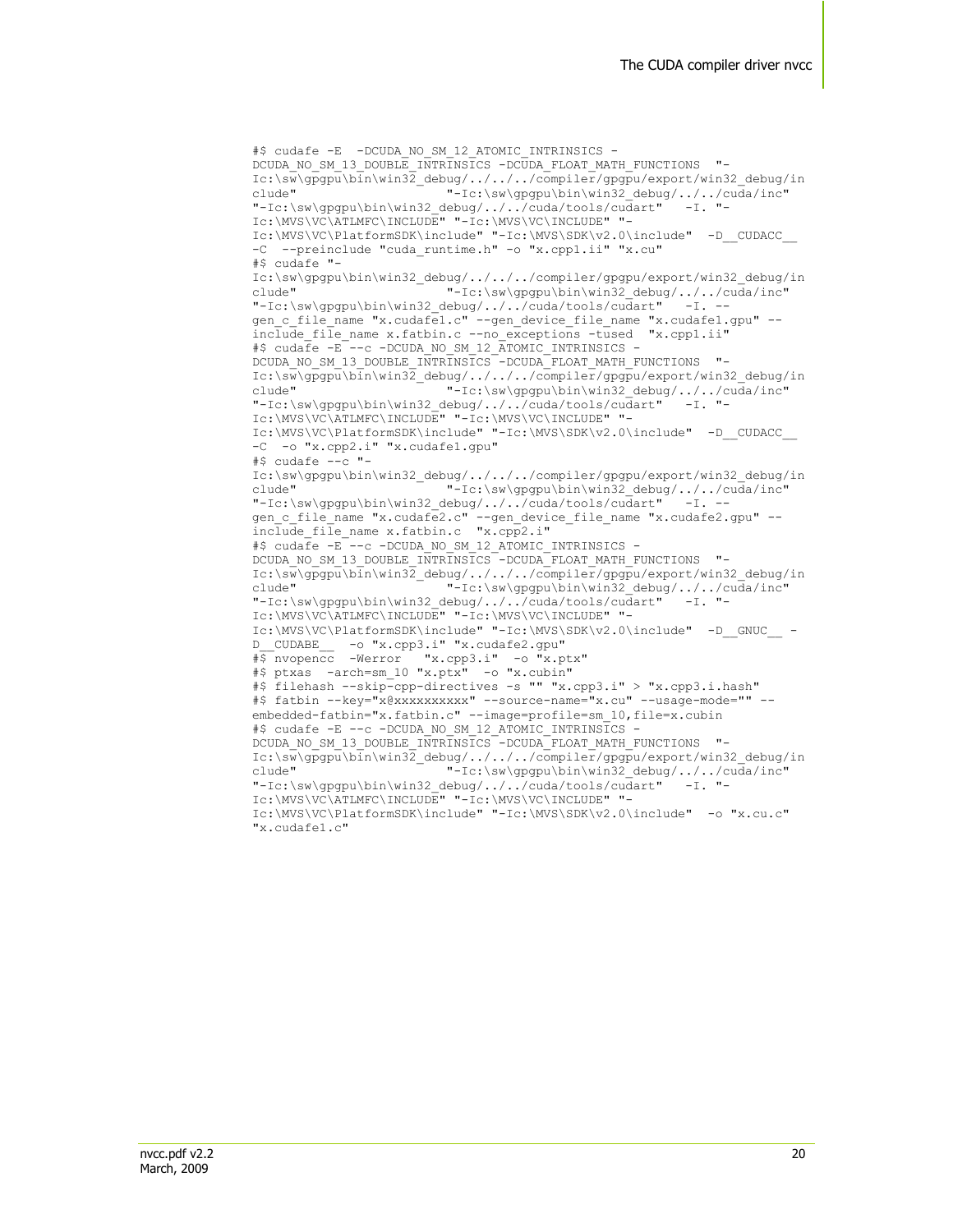



**Figure 2: CUDA compilation from .cu to .cu.c**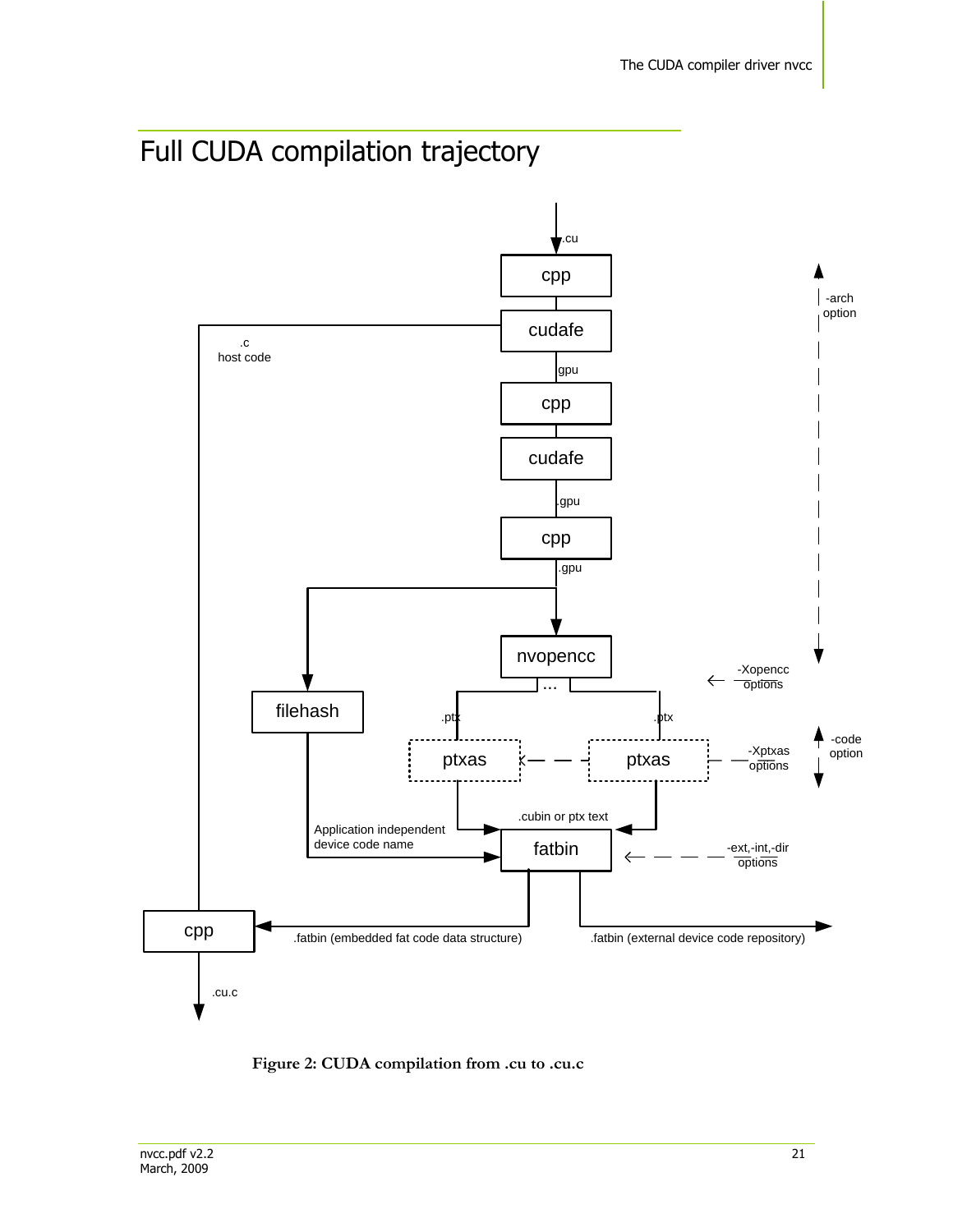The CUDA phase converts a source file coded in the extended CUDA language, into a regular ANSI C source file that can be handed over to a general purpose C compiler for further compilation and linking. The exact steps that are followed to achieve this are displayed in Figure 2.

#### Compilation flow

In short, CUDA compilation works as follows: the input program is separated by the CUDA front end (*cudafe*), into C/C++ host code and the *.gpu* device code. Depending on the value(s) of the *–code* option to nvcc, this device code is further translated by the CUDA compilers/assemblers into *CUDA* binary *(cubin)* and/or into intermediate ptx code. This code is merged into a device code descriptor which is included by the previously separated host code. This descriptor will be inspected by the CUDA runtime system whenever the device code is invoked ("called") by the host program, in order to obtain an appropriate load image for the current GPU.

### CUDA frontend

In the current CUDA compilation scheme, the CUDA front end is invoked twice. The first step is for the actual splitup of the .cu input into host and device code. The second step is a technical detail (it performs dead code analysis on the .gpu generated by the first step), and it might disappear in future releases.

#### Preprocessing

The trajectory contains a number of preprocessing steps. The first of these, on the .*cu* input, has the usual purpose of expanding include files and macro invocations that are present in the source file. The remaining preprocessing steps expand CUDA system macros in ('C'-) code that has been generated by preceding CUDA compilation steps. The last preprocessing step also merges the results of the previously diverged compilation flow.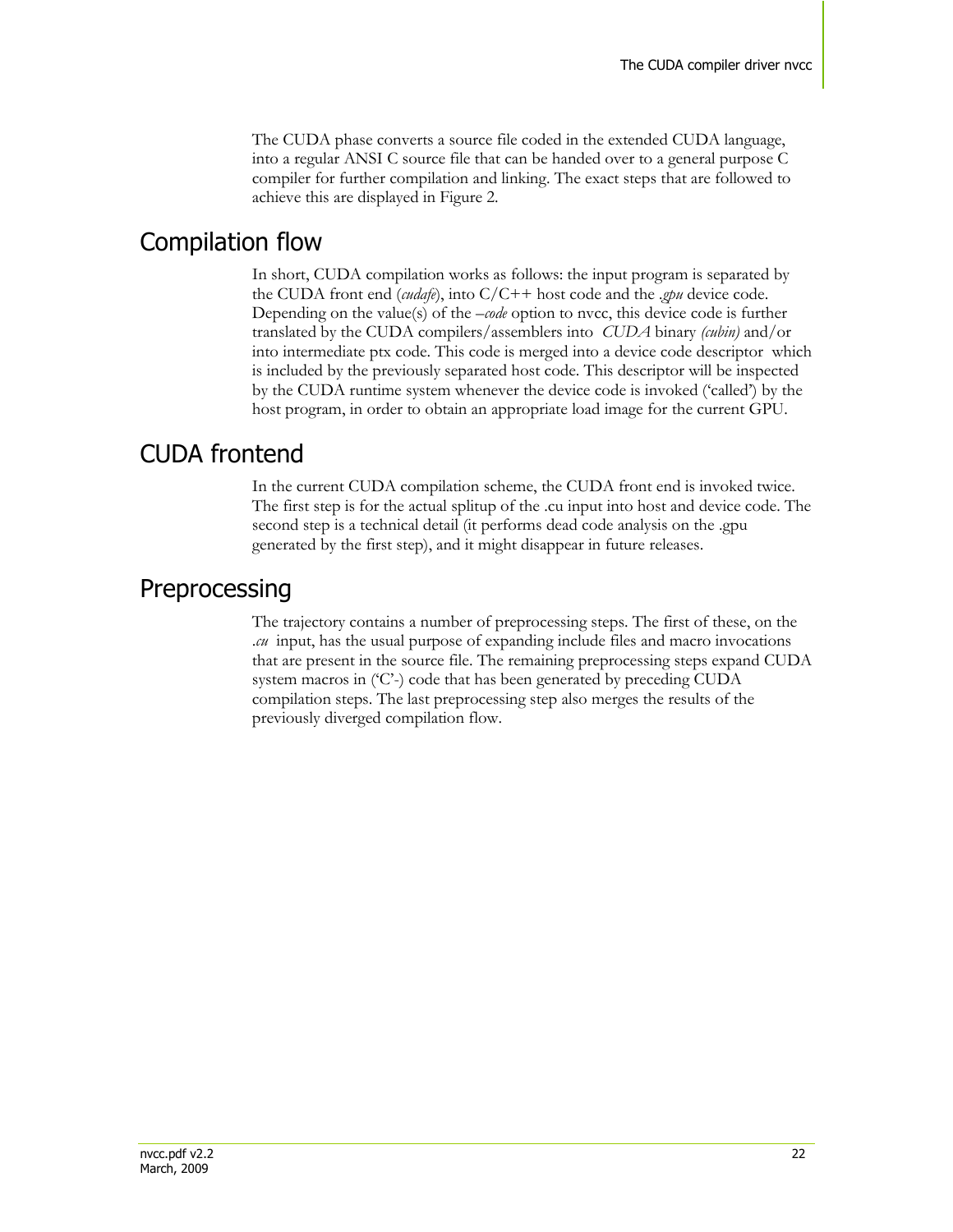# Sample Nvcc Usage

The following lists a sample makefile that uses nvcc for portability across Windows and Linux.

#### #

# On windows, store location of Visual Studio compiler # into the environment. This will be picked up by nvcc, # even without explicitly being passed. # On Linux, use whatever gcc is in the current path # (so leave compiler-bindir undefined): # ifdef ON\_WINDOWS export compiler-bindir := c:/mvs/bin endif

#### #

# Similar for OPENCC\_FLAGS and PTXAS\_FLAGS. # These are simply passed via the environment: # export OPENCC\_FLAGS := export PTXAS\_FLAGS := -fastimul

#### #

# cuda and C/C++ compilation rules, with # dependency generation: # %.o : %.cpp \$(NVCC) -c %^ \$(CFLAGS) -o \$@ \$(NVCC) -M %^ \$(CFLAGS) > \$@.dep

%.o : %.c \$(NVCC) -c %^ \$(CFLAGS) -o \$@ \$(NVCC) -M %^ \$(CFLAGS) > \$@.dep

%.o : %.cu \$(NVCC) -c %^ \$(CFLAGS) -o \$@ \$(NVCC) -M %^ \$(CFLAGS) > \$@.dep

#### #

# Pick up generated dependency files, and # add /dev/null because gmake does not consider # an empty list to be a list: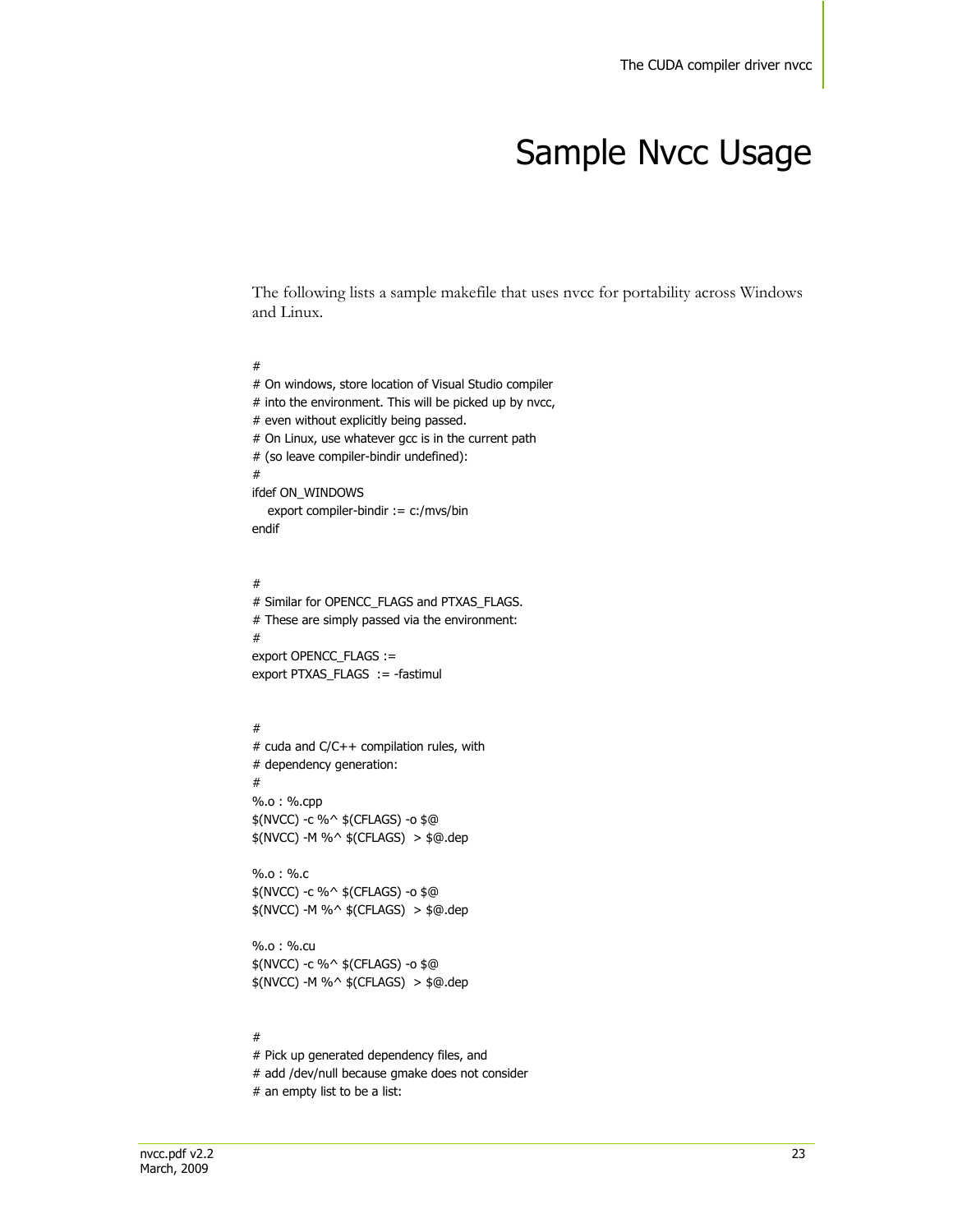# include \$(wildcard \*.dep) /dev/null

```
#
# Define the application; 
# for each object file, there must be a
# corresponding .c or .cpp or .cu file:
#
OBJECTS = a.o b.o c.o
APP = app$(APP) : $(OBJECTS)
         $(NVCC) $(OBJECTS) $(LDFLAGS) -o $@
#
```
# Cleanup: # clean : \$(RM) \$(OBJECTS) \*.dep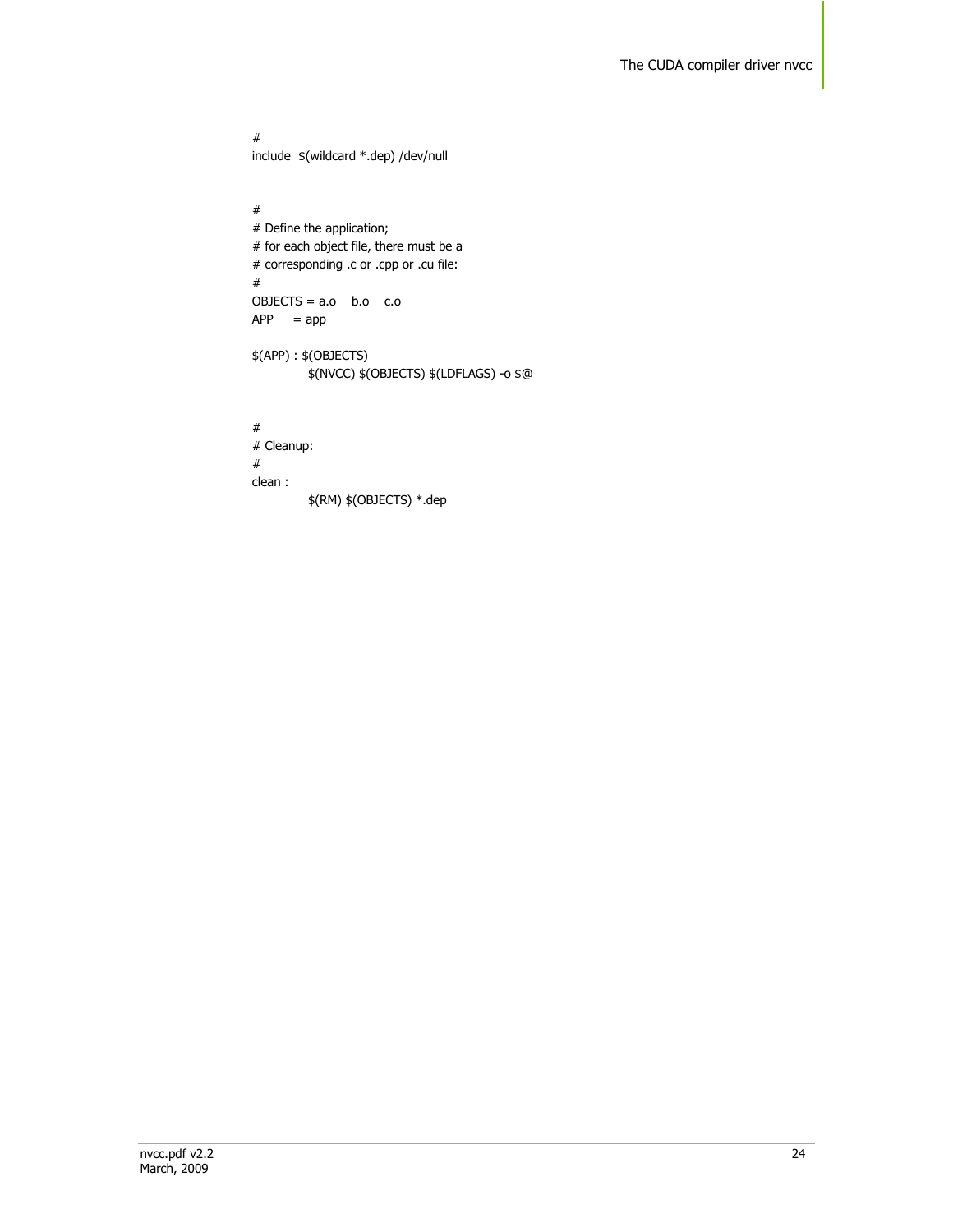# GPU Compilation

This chapter describes the GPU compilation model that is maintained by nvcc, in cooperation with the CUDA driver. It goes through some technical sections, with concrete examples at the end.

### GPU Generations

In order to allow for architectural evolution, NVIDIA GPUs are released in different generations. New generations introduce major improvements in functionality and/or chip architecture, while GPU models within the same generation show minor configuration differences that "moderately" affect functionality, performance, or both.

Binary compatibility of GPU applications is not guaranteed across different generations. For example, a CUDA application that has been compiled for a Tesla GPU will very likely not run on a next generation graphics card (and vice versa). This is because the Tesla instruction set and instruction encodings will probably be substantially different from those of the next generation GPU.

| V1 (Tesla)  | <b>V2 (Next generation)</b> |
|-------------|-----------------------------|
| $-$ sm $10$ | - sm 20                     |
| $-$ sm 11   | $-$ ??                      |
| $-$ sm 12   |                             |
| $-$ sm $13$ |                             |
| V3(??)      | V4 (??)                     |
| $-$ ??      | $-$ ??                      |

Because they share the basic instruction set, binary compatibility within one GPU generation, however, can under certain conditions guaranteed. This is the case between two GPU versions that do not show functional differences at all (for instance when one version is a scaled down version of the other), or when one version is functionally included in the other. An example of the latter is the "base" Tesla version sm\_10 whose functionality is a subset of all other Tesla versions: any code compiled for sm\_10 will run on all other Tesla GPUs.

## GPU feature list

The following table lists the names of the current GPU architectures, annotated with the functional capabilities that they provide. There are other differences, such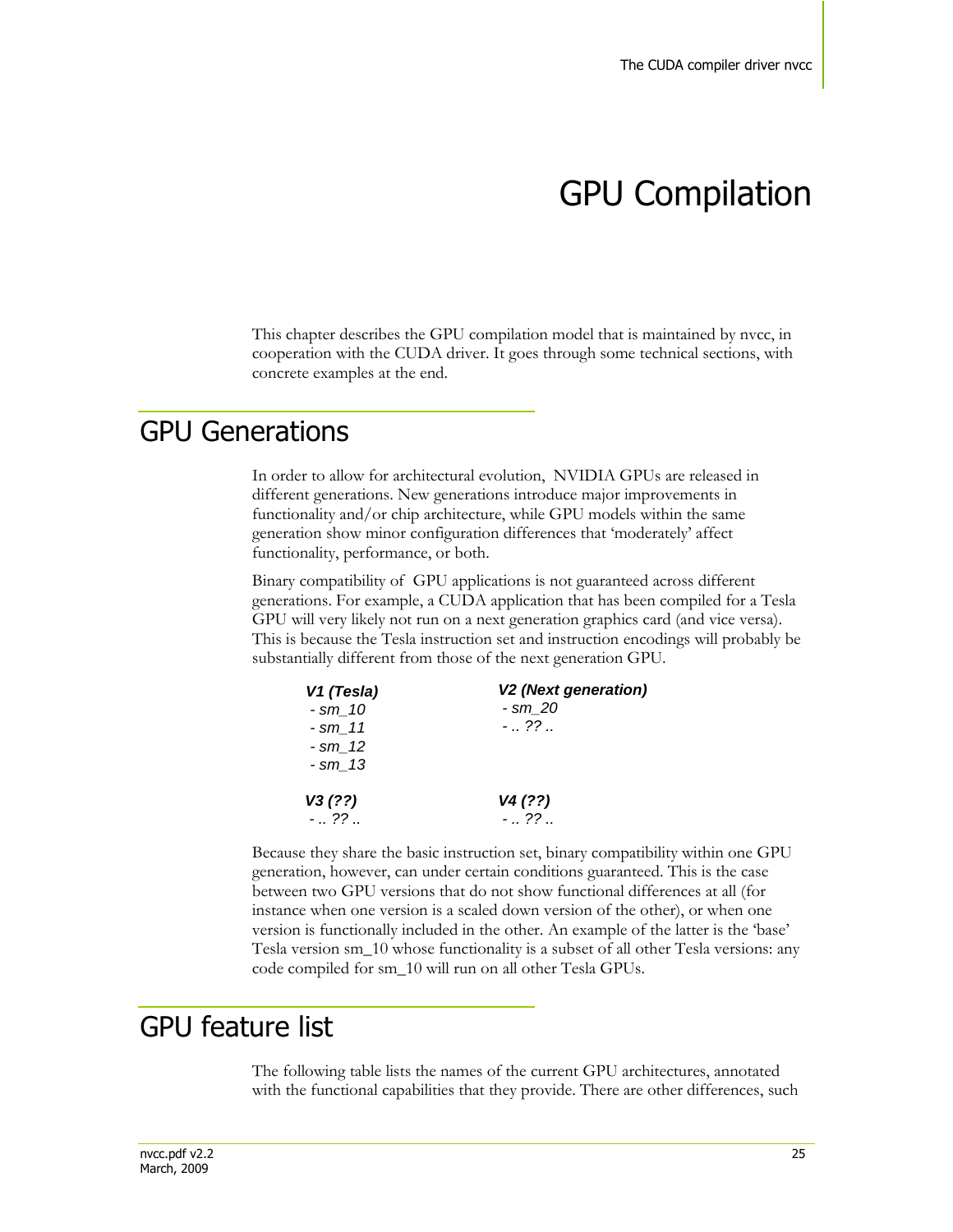as amounts of register and processor clusters, that only affect execution performance.

In the CUDA naming scheme, GPUs are named *sm\_xy*, where *x* denotes the GPU generation number, and  $\gamma$  the version in that generation. Additionally, to facilitate comparing GPU capabilities, CUDA attempts to choose its GPU names such that if  $x_1y_1 \leq x_2y_2$  then all non-ISA related capabilities of  $sm_x \propto y_1$  are included in those of *sm*\_*x2y2*. From this it indeed follows that *sm\_10* is the "base" Tesla model, and it also explains why higher entries in the tables are always functional extensions to the lower entries. This is denoted by the plus sign in the table. Moreover, if we abstract from the instruction encoding, it implies that *sm\_10* "s functionality will continue to be included in all later GPU generations. As we will see next, this property will be the foundation for application compatibility support by nvcc.

| $\text{sm}\_{10}$   | $ISA_1$                                                            |
|---------------------|--------------------------------------------------------------------|
|                     | Basic features                                                     |
| $\text{sm}\_{11}$   | + debugging                                                        |
|                     | + atomic memory operations on global memory                        |
| $\mathrm{sm}\_{12}$ | + atomic memory operations on shared memory<br>+ vote instructions |
| $\mathrm{sm}$ 13    | + double precision floating point support                          |

## Application compatibility

Binary code compatibility over CPU generations, together with a published instruction set architecture is the usual mechanism for ensuring that distributed applications "out there in the field" will continue to run on newer versions of the CPU when these become mainstream.

This situation is different for GPUs, because NVIDIA cannot guarantee binary compatibility without sacrificing regular opportunities for GPU improvements. Rather, as is already conventional in the graphics programming domain, nvcc relies on a two stage compilation model for ensuring application compatibility with future GPU generations.

## Virtual architectures

GPU compilation is performed via an intermediate representation, PTX ([…]), which can be considered as assembly for a virtual GPU architecture. Contrary to an actual graphics processor, such a virtual GPU is defined entirely by the set of capabilities, or features, that it provides to the application. In particular, a virtual GPU architecture provides a (largely) generic instruction set, and binary instruction encoding is a non-issue because PTX programs are always represented in text format.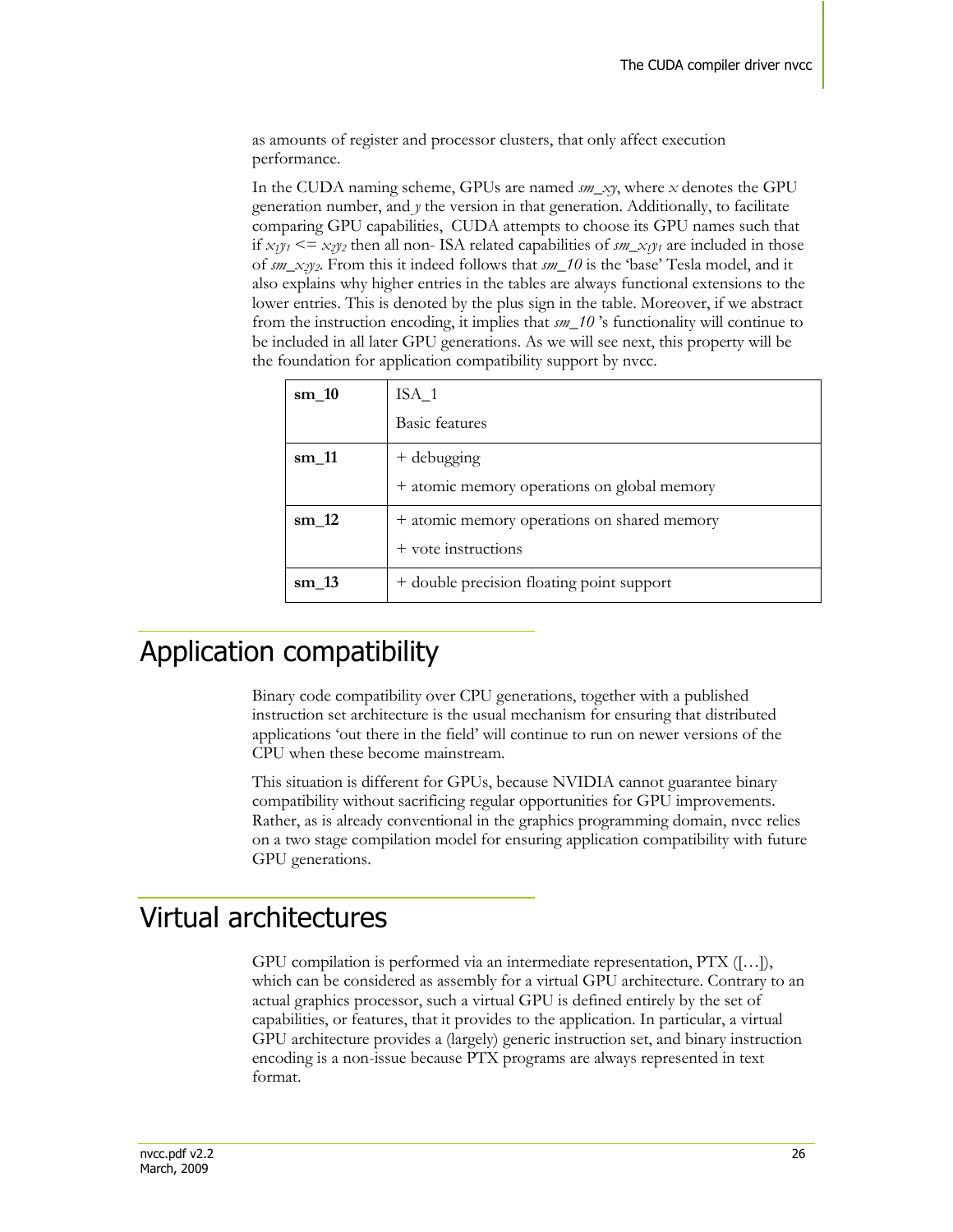Hence, a nvcc compilation command always uses two architectures: a *compute* architecture to specify the virtual intermediate architecture, plus a "real" GPU architecture to specify the intended processor to execute on. For such an nvcc command to be valid, the "real" architecture must be an implementation (someway or another) of the virtual architecture. This is further explained below.

The chosen virtual architecture is more of a statement on the GPU capabilities that the application requires: using a 'smallest' virtual architecture still allows a 'widest' range of actual architectures for the second nvcc stage. Conversely, specifying a virtual architecture that provides features unused by the application unnecessarily restricts the set of possible GPUs that can be specified in the second nvcc stage.

From this it follows that the virtual *compute* architecture should always be chosen as "low' as possible, thereby maximizing the actual GPUs to run on. The 'real' sm architecture should be chosen as "high" as possible (assuming that this always generates better code), but this is only possible with knowledge of the actual GPUs on which the application is expected to run. As we will see later, in the situation of just in time compilation, where the driver has this exact knowledge: the runtime GPU is the one on which the program is about to be launched/executed.



## Virtual architecture feature list

| $compute_10$ | <b>Basic features</b>                       |
|--------------|---------------------------------------------|
| compute_11   | + debugging                                 |
|              | + atomic memory operations on global memory |
| $compute_12$ | + atomic memory operations on shared memory |
|              | $+$ vote instructions                       |
| $compute_13$ | + double precision floating point support   |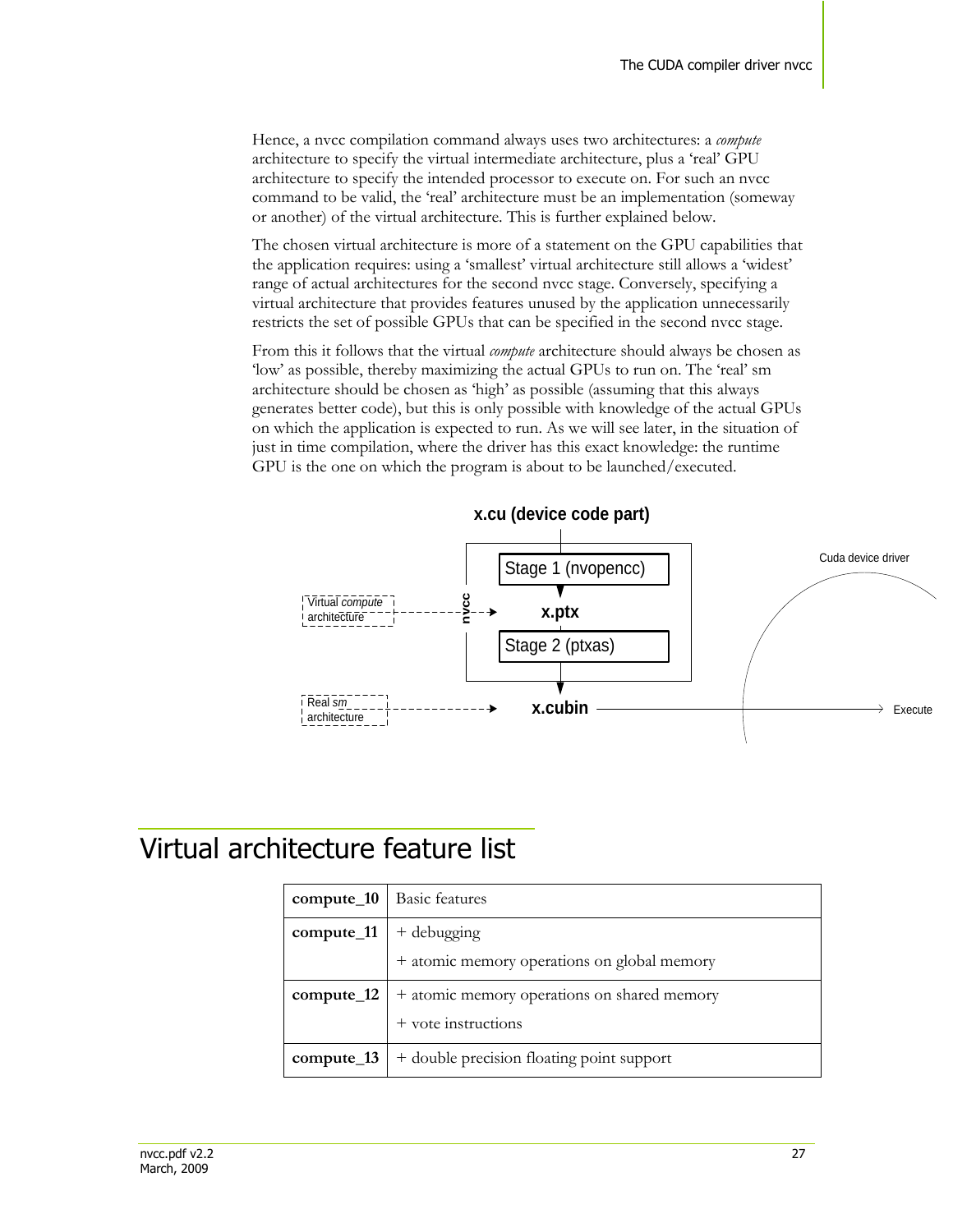The above table lists the currently defined virtual architectures. As it appears, this table shows a 1-1 correspondence to the table of actual GPUs listed earlier in this chapter. The only difference except for the architecture names is that the ISA specification is missing for the compute architectures.

However, this correspondence is misleading, and might degrade when new GPU architectures are introduced and also due to development of the CUDA compiler.

First, a next generation architecture *sm\_20* might not provide any functional improvements, in which case the list of "real" architectures will be extended (because we must be able to generate code for this architecture), but no new compute architecture is necessary.

Second, it may be decided to let the compiler emulate certain "higher" grade features on "lower" grade GPUs. For example, this might be done for double precision floating point support. In this case double precision based applications will run on all "real" GPU architectures, though with considerably lower performance on the models that do not provide native double support. Such double precision emulation is here used merely as an example (it currently is not actually considered), but the CUDA compiler already does emulation for features that are considered "basic" though not natively supported: integer division and 64 bit integer arithmetic. Because integer division and 64 bit integer support are part of the basic feature set, they will not explicitly show up in the features tables.

Feature emulation might have two different consequences for the virtual architecture table: the feature might be silently added to a lower grade virtual architecture (as has happened for integer division and 64 bit arithmetic), or it could be kept in a separate virtual architecture. For instance if we were to emulate double precision floating point on an *sm*\_10, then keeping the virtual architecture *compute\_13* would make sense because of the drastic performance consequences: applications would then have to explicitly "enable" it during nvcc compilation and there would therefore be no danger of unwittingly using it on lower grade GPUs. Either way, the following nvcc command would become valid (which currently is not the case):

```
nvcc x.cu -arch=compute_13 -code=sm_10
```


The two cases of feature implementation are further illustrated below: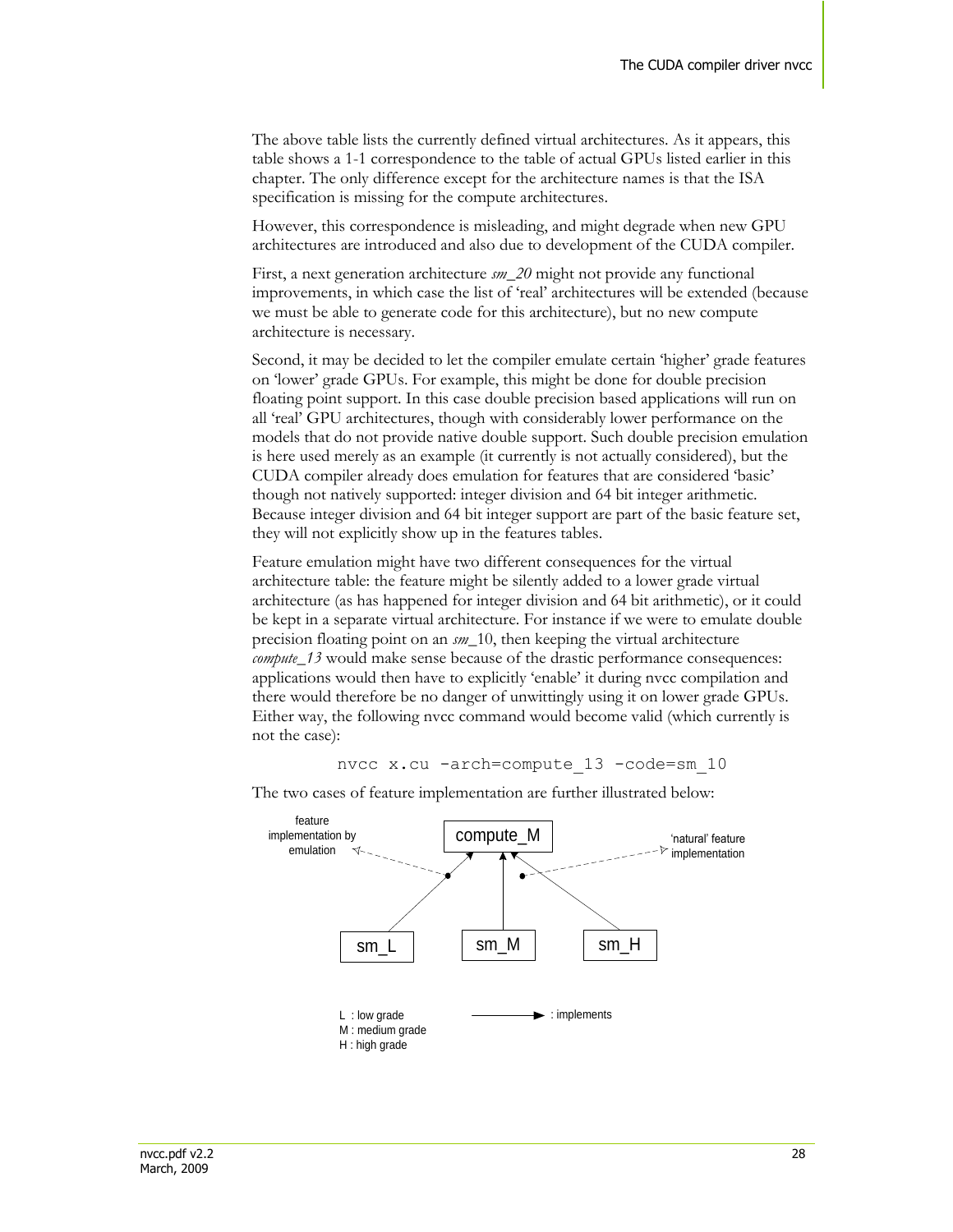### Further mechanisms

Clearly, compilation staging in itself does not help towards the goal of application compatibility with future GPUs. For this we need the two other mechanisms by the CUDA SDK: just in time compilation (JIT) and device code repositories.

#### Just in time compilation

The compilation step to an actual GPU binds the code to one generation of GPUs. Within that generation, it involves a choice between GPU 'coverage' and possible performance. For example, for Tesla, compiling to *sm\_10* allows the code to run on all Tesla versions, but compiling to *sm\_13* would probably yield better code.



By specifying a virtual code architecture instead of a "real" GPU, nvcc postpones the second compilation stage until application runtime, at which the target GPU is exactly known. For instance, the command below allows generation of exactly matching GPU binary code, when the application is launched on an *sm\_10*, an *sm\_13*, and even an *sm\_20* after this becomes available.

nvcc x.cu -arch=compute\_10 -code=compute\_10

The disadvantage of just in time compilation is increased application startup delay, but this can be alleviated by letting the CUDA driver use a compilation cache (see next chapter) which is persistent over multiple runs of the applications.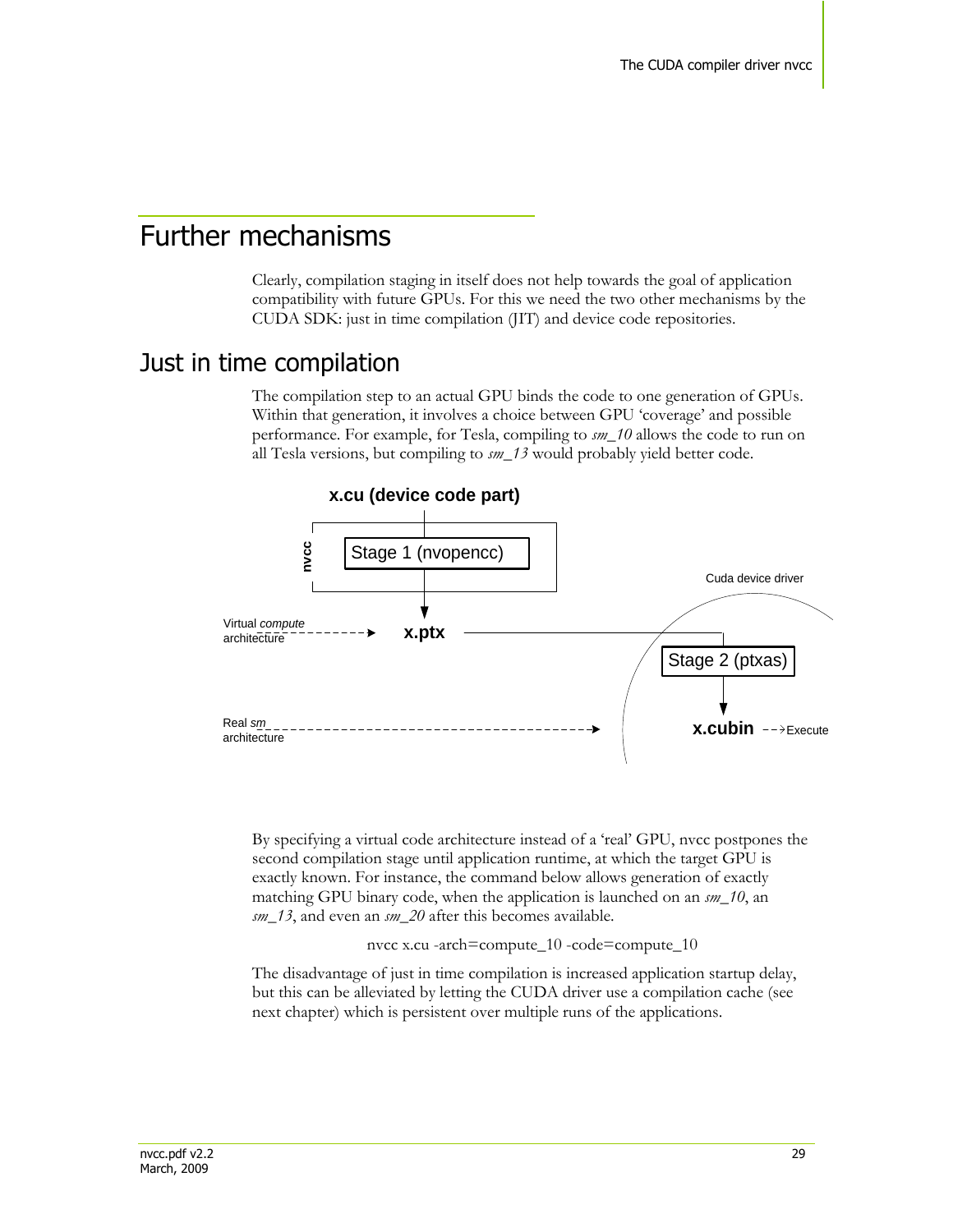#### Device code repositories

A different solution to overcome startup delay by JIT while still allowing execution on newer GPUs is to specify multiple code instances, as in

nvcc x.cu -arch=compute 10 -code=compute 10, sm 10, sm 13

This command generates exact code for two Tesla variants, plus ptx code for use by JIT in case a next- generation GPU is encountered. Nvcc organizes its device code in device code repositories, which are able to hold multiple translations of the same GPU source code. At runtime, the CUDA driver will select the most appropriate translation when the device function is launched. Device code repositories are explained in more detail in the next chapter.

### Nvcc examples

#### Base notation

Nvcc provides the options *–arch* and *–code* for specifying the target architectures for both translation stages. Except for allowed short hands described below, the *–arch* option takes a single value, which must be the name of a virtual compute architecture, while option *–code* takes a list of values which must all be the names of actual GPUs. Nvcc will perform a stage 2 translation for each of these GPUs, and will embed the result in the result of compilation (which usually is a host object file or executable).

Example:

nvcc x.cu -arch=compute 10 -code=sm 10, sm 13

Nvcc allows a number of short hands for simple cases:

#### Shorthand 1

*-code* arguments can be virtual architectures. In this case the stage 2 translation will be omitted for such virtual architecture, and the stage 1 PTX result will be embedded instead. At application launch, and in case the driver does not find a better alternative, the stage 2 compilation will be invoked by the driver with the PTX as input.

Example:

nvcc x.cu -arch=compute\_10 -code=**compute\_10**,sm\_10,sm\_13

#### Shorthand 2

The *-arch* option can be omitted, in which case it defaults to the 'closest' virtual architecture that is implemented by the GPU that is specified with the *–code* option. In case multiple GPUs are specified as code architecture, this default virtual architecture must be unique over all these GPUs.

Example:

nvcc x.cu -code=sm\_13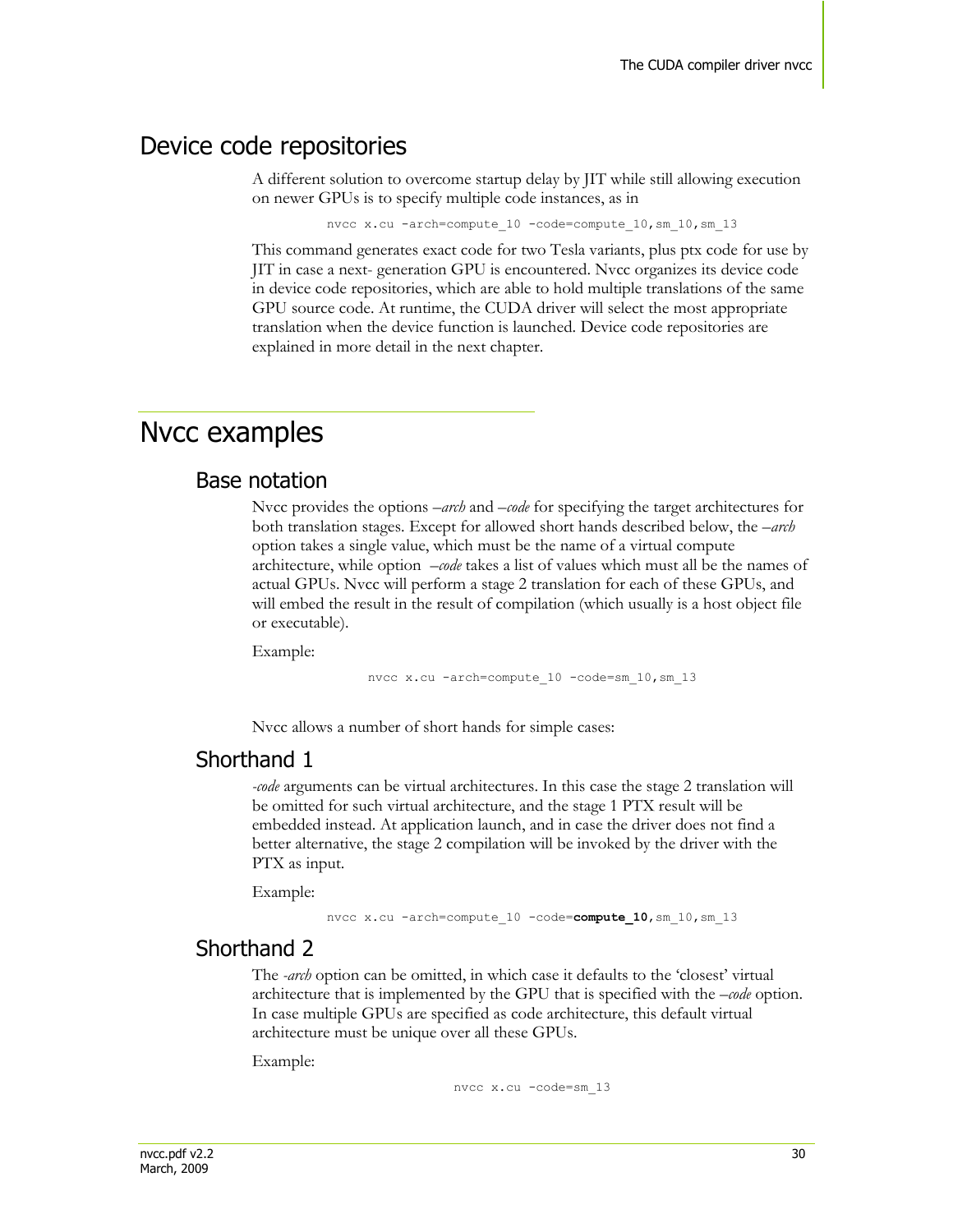nvcc x.cu -code=compute\_10 are short hands for nvcc x.cu **–arch=compute\_10** -code=sm\_13 nvcc x.cu **–arch=compute\_10** -code=compute\_10

#### Shorthand 3

The *-code* option can be omitted. Only in this case, the *–arch* value can be a nonvirtual architecture. The *–code* values default to the "closest" virtual architecture that is implemented by the GPU specified with *–arch*, plus the *–arch* value itself (in case the *–arch* value is a virtual architecture then these two are the same, resulting in a single *–code* default). After that, the effective –*arch* value will be the "closest" virtual architecture:

Example:

nvcc x.cu -arch=sm\_13 nvcc x.cu -arch=compute\_10

are short hands for

nvcc x.cu –arch=**compute\_13** -code=**sm\_13,compute\_13** nvcc x.cu –arch=compute\_10 -**code=compute\_10**

#### Shorthand 4

Both *–arch* and *-code* options can be omitted.

Example:

nvcc x.cu

is short hand for

nvcc x.cu **–arch=compute\_10 -code=sm\_10,compute\_10**

#### Extended notation

The options *–arch* and *–code* can be used in all cases where code is to be generated for one or more GPUs using a common virtual architecture. This will cause a single invocation of nvcc stage 1 (that is, preprocessing and generation of virtual PTX assembly code), followed by a compilation stage 2 (binary code generation) repeated for each specified GPU.

Using a common virtual architecture means that all assumed GPU features are fixed for the entire nvcc compilation. For instance, the following nvcc command assumes no double precision floating point support for both the sm\_10 code and the sm\_13 code:

nvcc x.cu -arch=compute 10 -code=compute 10, sm 10, sm 13

Sometimes it is necessary to perform different GPU code generation steps, partitioned over different architectures. This is possible using nvcc option *–gencode*, which then must be used instead of a *–arch/-code* combination.

Unlike option *–arch*, option *–gencode* may be repeated on the nvcc command line. It takes sub-options *arch* and *code*, which must not be confused with their main option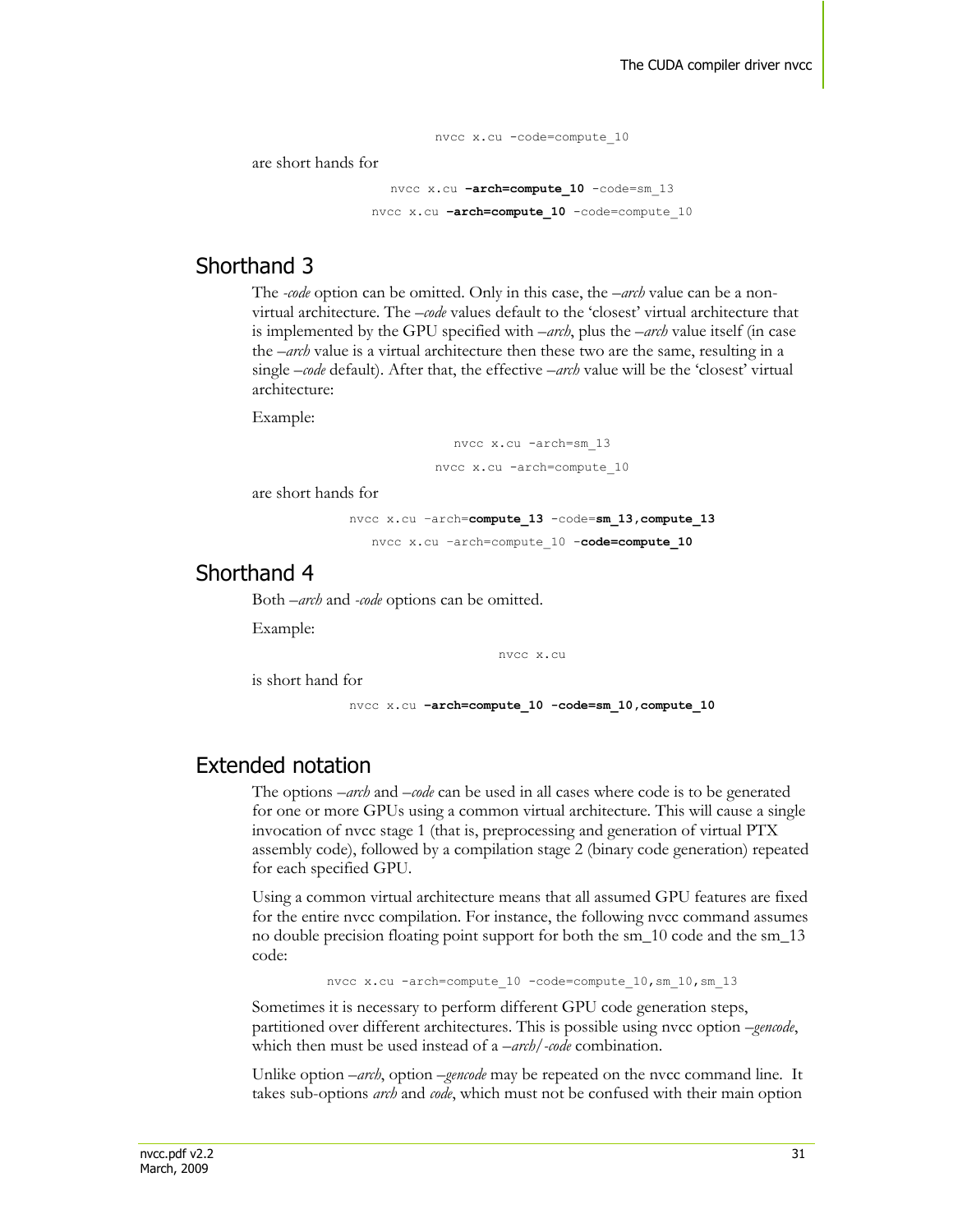equivalents, but behave similarly. If repeated architecture compilation is used, then the device code must use conditional compilation based on the value of the architecture identification macro \_\_CUDA\_ARCH\_\_, which is described in the next section.

For example, the following assumes absence of double precision support for the sm\_10 and sm\_11 code, but full support for sm\_13 and sm\_20:

```
nvcc x.cu \
                -gencode arch=compute 10, code=sm 10 \
                -gencode arch=compute 10, code=sm 11 \
                -gencode arch=compute 13, code=sm 13 \backslash-gencode arch=compute 13, code=sm 20
Or, leaving actual GPU code generation to the JIT compiler in the CUDA 
driver:
        nvcc x.cu \
                -gencode arch=compute 10, code=compute 10 \backslash-gencode arch=compute 13, code=compute 13
```
The code sub-options can be combined, but for technical reasons must then be quoted, which causes a slightly less pleasant syntax:

```
nvcc x.cu \
           -gencode \arch = \text{compute}_10, \text{code} = \frac{10, \text{sm}_10, \text{sm}_11}{\sqrt{2}}-gencode arch=compute 13, code=\'sm_13,sm_20\'
```
#### Virtual architecture identification macro

The architecture identification macro \_\_CUDA\_ARCH\_\_ will be assigned a threedigit value string *xy0* (ending in a literal '0') during each nvcc compilation stage 1 that compiles for *compute\_xy*.

This macro can be used in the implementation of GPU functions for determining the virtual architecture for which it is "currently" being compiled. The host code (the non- GPU code) must *not* depend on it.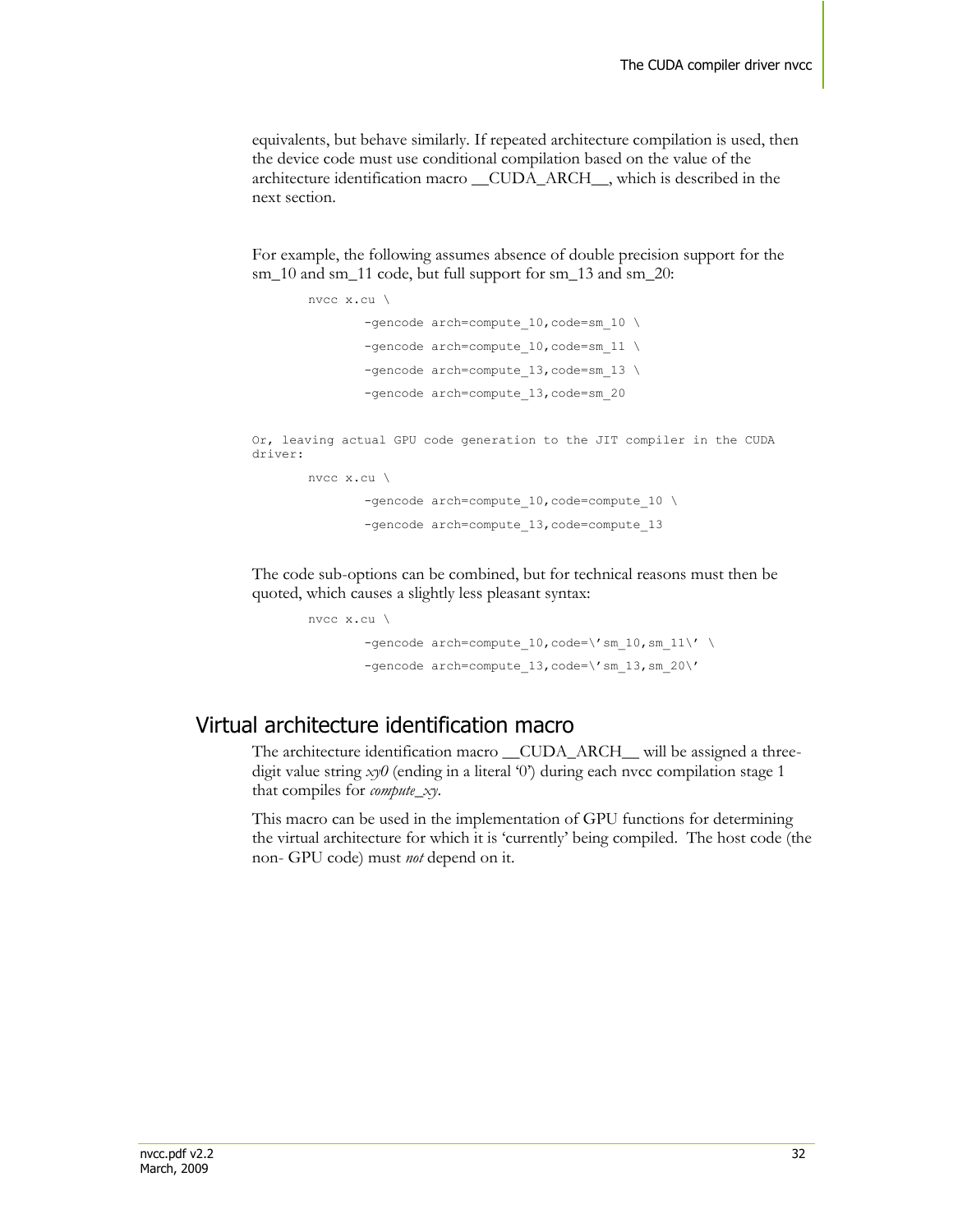# Device code repositories

With the existence of multiple NVIDIA GPU architectures, it is not always predictable at compile time on what type of GPU the application will run. The importance of this issue is directly proportional to the number of different GPUs.

Nvcc, together with the CUDA runtime system, provides the following mechanisms for dealing with this:

- 1. Storing more than one generated code instance embedded in the executable.
- 2. Allowing ptx intermediate representations as generated code
- 3. Maintaining device code repositories external to the executable, in directory trees, or in zip files.
- 4. More than one compiled code instance for the same device code occurring in the CUDA source allows the CUDA runtime system to select an instance that is compatible with the current GPU, which is the GPU on which the runtime system is about to launch the the code. If more than one compatible code instances are found, then the runtime system can select the "most appropriate", and in case the most appropriate code instance is still ptx intermediate code, the runtime system may decide to compile it for the current GPU. Ptx intermediate code is especially useful for distributed libraries, such as cublas.
- 5. External code repositories allow finetuning as more of the compilation environment becomes known: because such repositories are directory trees in an open format (normal directory or zip format), any ptx code that it contains can be "hand- compiled" after distribution. One particular way of such finetuning is to use runtime compilation while enabling a device code translation cache: this will result in a new code repository, or it will extend an existing one.

#### External device code structure

The structure of device code repositories will be automatically created and maintained by nvcc, during static compilation, and by the CUDA runtime system whenever it is storing compiled ptx code into a translation cache.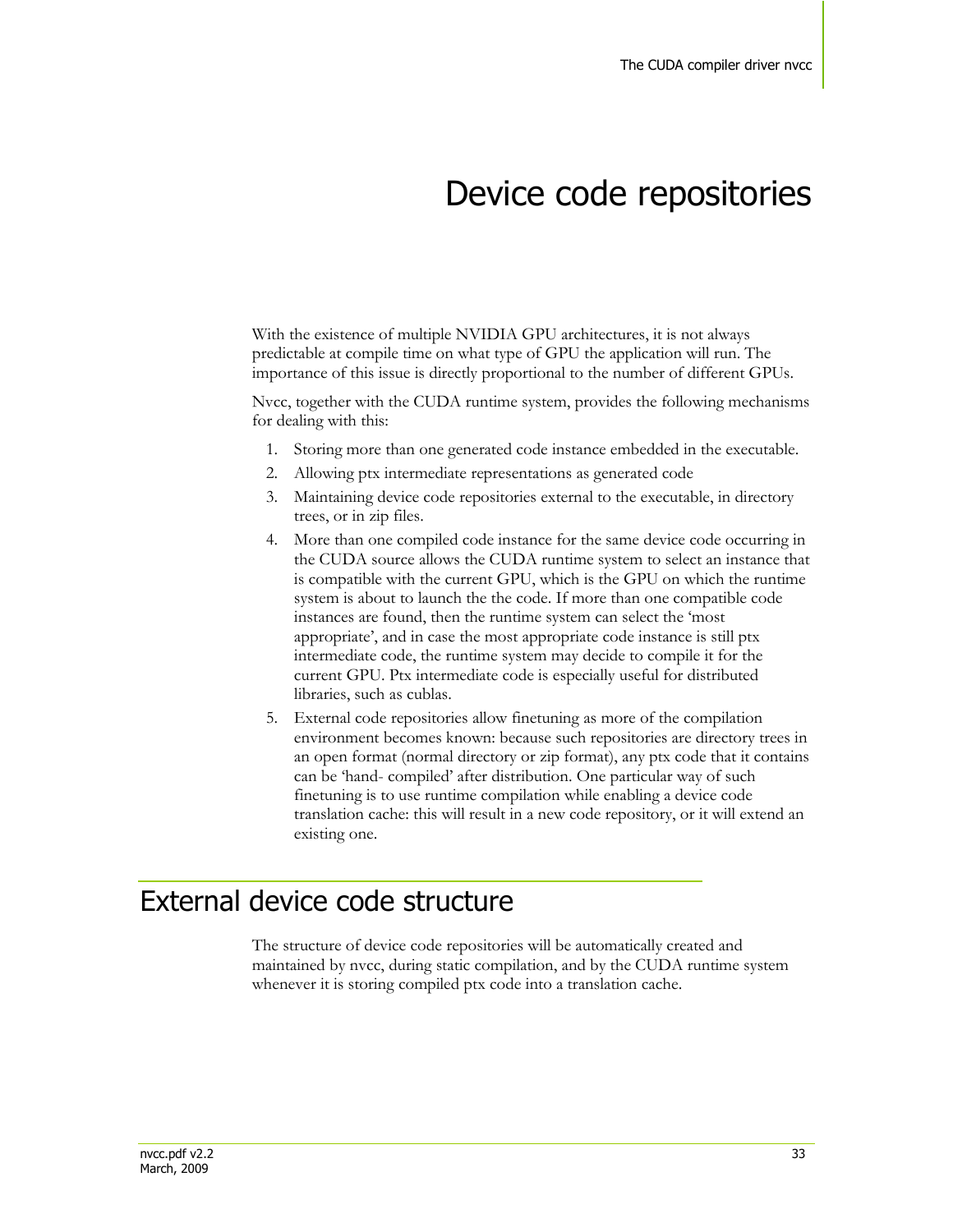

These repositories contain subdirectories that each correspond with the device code that occurred in a single .cu source file, compiled for a specific architecture (nvcc option *–arch*). Because the compilation trajectory up to ptx generation is affected by the value of option –arch, compiling for a different architecture might result in a different subdirectory in the code repository. The name of each subdirectory is generated by nvcc, and included in the object file for the corresponding CUDA source file so that the CUDA runtime system is able to unambiguously select all different compiled code instances that belong to that source file.

Each of these code directories contains in separate files the code that has been generated for the different GPU architectures: these are binary load images (in textual format) for real architectures, and ptx intermediate code for "virtual" architectures. Each code file is named according to the GPU architecture to which it corresponds (see also the examples later on in this chapter).

Each directory also contains an INFO file (by that name), containing the following information: name of the source file as it was specified to nvcc, and worst case usage information specified for the device code. Worst case usage information currently is information on the maximum thread block size, encoded by the Xptxas options that were specified to nvcc during static compilation. When "manually" compiling the ptx code instances using ptxas, the options specified in the INFO file must be passed to the ptxas invocation.

#### Generating code in an external repository

External code repositories can be populated using nvcc options –dir, -ext, and –int. By using these options, either all device code can be embedded in the produced object files and executables, or all device code can be stored in an external repository, or both, or any combination in between.

For example, consider the following nvcc compilation commands:

- 1. nvcc acos.cu –o acos.out
- 2. nvcc acos.cu –o a.out –arch compute\_10
- 3. nvcc acos.cu –o a.out –arch compute\_10 –code compute\_10,sm\_10,sm\_13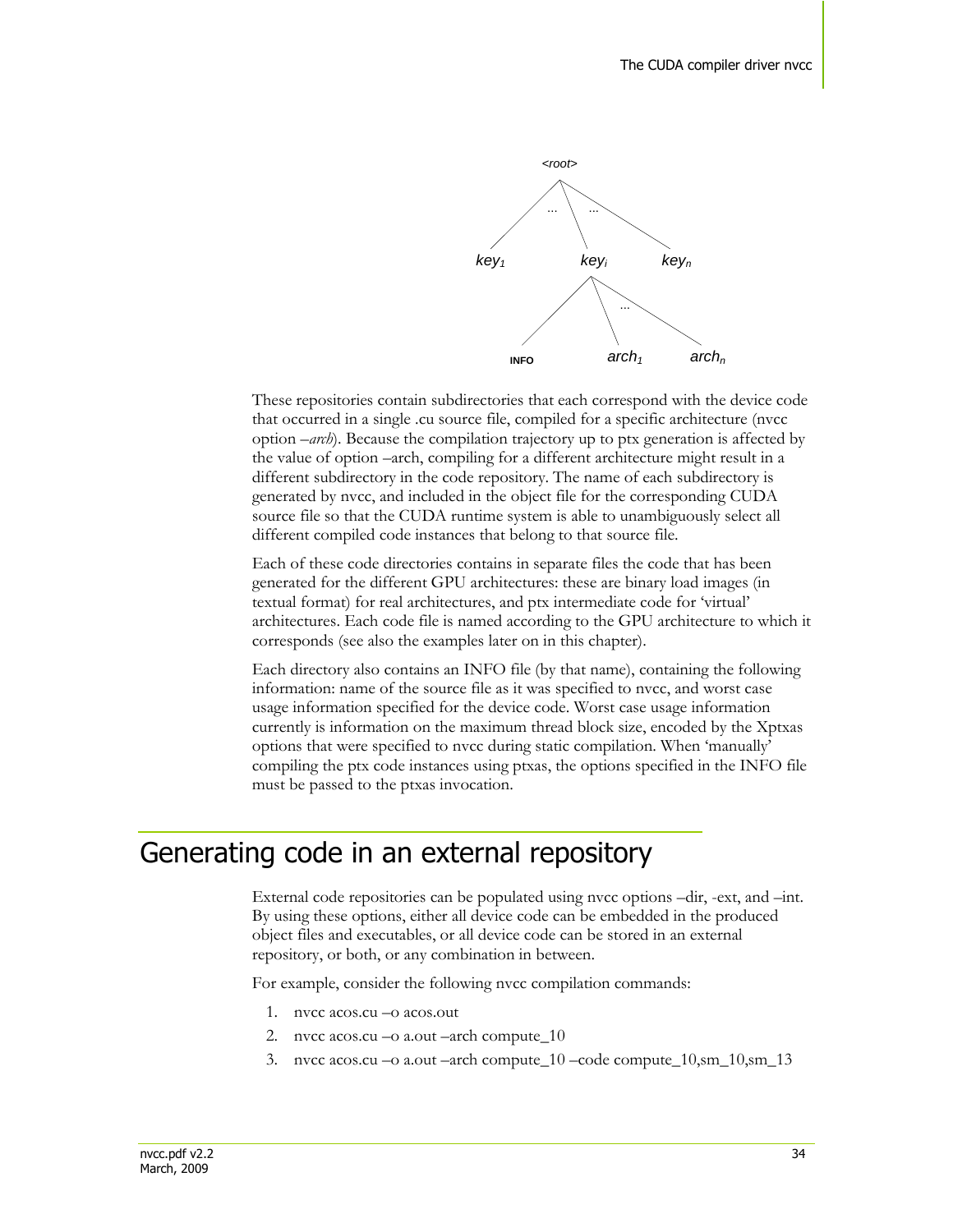- 4. nvcc acos.cu –o a.out –arch compute\_10 –code compute\_10,sm\_10,sm\_13 dir=a.out.devcode -ext=virtual
- 5. nvcc acos.cu –o a.out –arch compute\_10 –code compute\_10,sm\_10,sm\_13 dir=a.out.devcode -ext=all
- 6. nvcc acos.cu –o a.out –arch compute\_10 –code compute\_10,sm\_10,sm\_13 dir=a.out.devcode -ext=all –int=all

These commands have the following effects:

- 1. Generate sm\_10 code binary code embedded in the executable (default value for option –arch)
- 2. Generate compute 10 intermediate ptx code, embedded in the executable. Unless the CUDA driver finds matching binary code at runtime in a code repository file, this code will be compiled at application startup.
- 3. Generate a mix of compiled code alternatives for the CUDA driver to choose from, still embedded in the executable.
- 4. Generate the same mix of code alternatives, but keep the "real" chip binaries embedded, but store the ptx code in an external repository file, called *a.out.devcode*. When starting executables *E*, the CUDA driver will automatically search for a device code repository *E.devcode* in the same directory. Having the ptx code external allows later compilation for unanticipated "real" GPUs without having to recompile or even relink a.out itself.
- 5. Generate the same mix of code alternatives, but this time store all of the generated code in the external repository file. No device code is embedded in the executable itself.
- 6. Generate the same mix of code alternatives, but this time store all of the generated code in the external repository file, *as well as keep it embedded in the executable*. This might not be the most sensible situation, but it is allowed.

In a sample situation, commands 5 and 6 will produce the following repository structure, with the contents of the INFO file as shown below:

```
a.out.devcode
a.out.devcode/acos@2603d9b33c621ef5
a.out.devcode/acos@2603d9b33c621ef5/INFO
a.out.devcode/acos@2603d9b33c621ef5/sm_10
a.out.devcode/acos@2603d9b33c621ef5/compute_10
a.out.devcode/acos@2603d9b33c621ef5/sm_13
```

```
INFO="
```

```
IDENT=acos.cu
USAGE_MODE=
"
```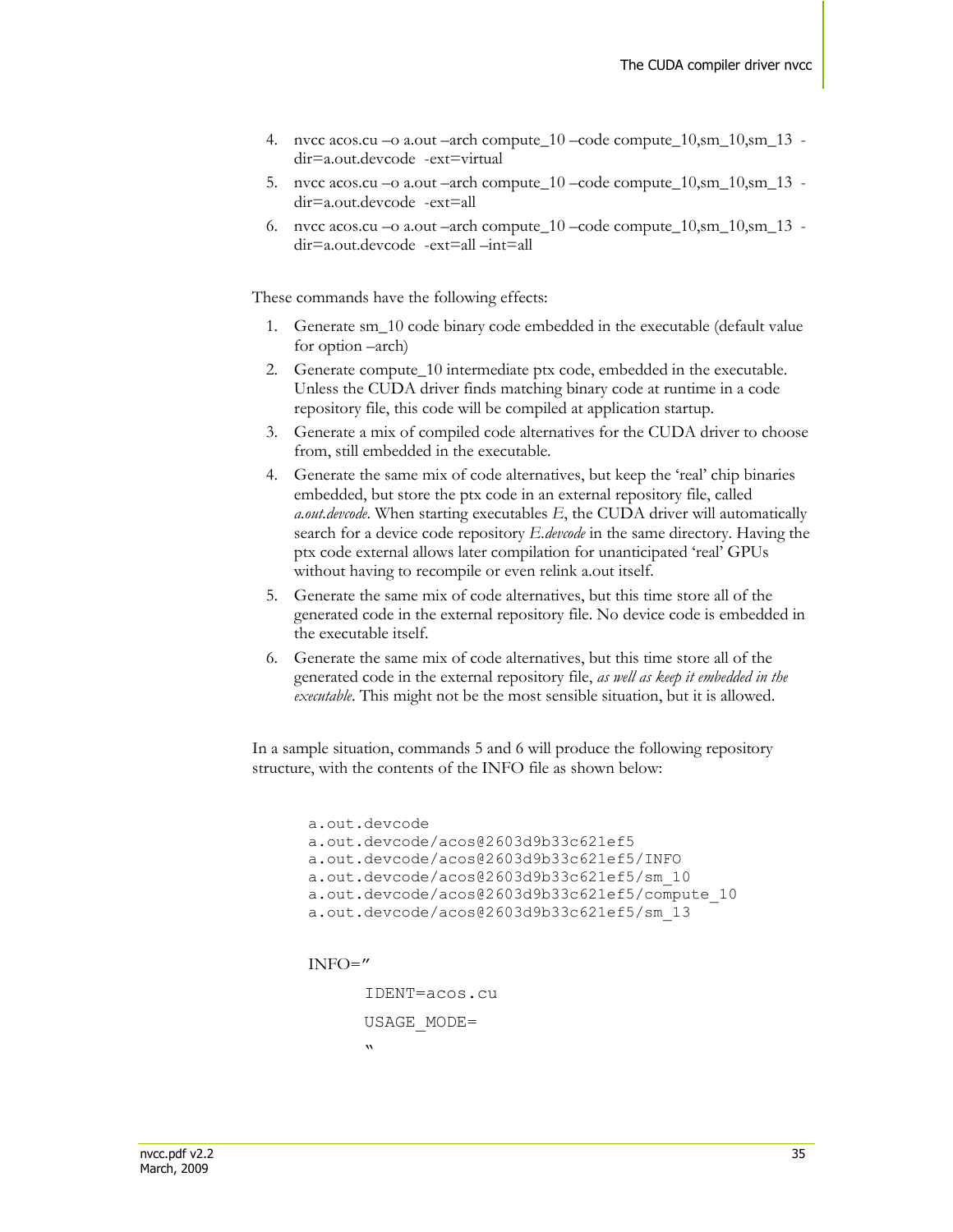# Repository formats

By default, nvcc will *create* code repositories as directory trees. However, if the tree exists a as a file in the Unix *tar* format, nvcc will *extend* it as a tar file. For instance, supposed that a.out.devcode does not initially exist, the first situation will end up producing a code repository as a normal directory, while the second situation will end up with the repository in a tar file:

- 7. nvcc acos.cu –ext=all –dir=a.out.devcode
- 8. tar cvf a.out.devcode dummy /dev/null nvcc acos.cu –ext=all –dir=a.out.devcode

Similar holds for the CUDA runtime system while creating/extending a translation cache.

Note: on Linux platforms, also gzipped tar formats are supported

## Using code repositories by the CUDA runtime system

While running an executable E, the CUDA runtime system can be instructed to search device code repositories, in the following ways:

*Implicitly*, by the existence of code repository files E.devcode, or E.devcode.tar, or E.devcode.tar.gz (Linux only). All of these files may exist, in which case E.devcode will take precedence.

*Explicitly*, by defining environment variable CUDA\_DEVCODE\_PATH to a colon- (Linux), or semicolon- (Windows) separated list of repository file names. For each name R in this list, the CUDA runtime will search for R as well as R.zip with similar precedence and format remarks as for the executable repository.

*Explicitly*, by definining the device code translation cache (see next).

## Enabling the device code translation cache

By default, the result of any runtime compiled ptx code will be used for the lifetime of the process that compiles it, and then discarded. Runtime compilation is intended to be an escape situation, but in case it occurs, it might be desirable to keep the result for later invocations of the executable.

This can be achieved by defining the environment variable CUDA\_DEVCODE\_CACHE to the name of a selected code repository. When defined, the CUDA runtime system will add the result of runtime compiled code to this repository, after creating it as a directory when it did not exist before.

Additionally, CUDA\_DEVCODE\_CACHE will be placed on the repository search list.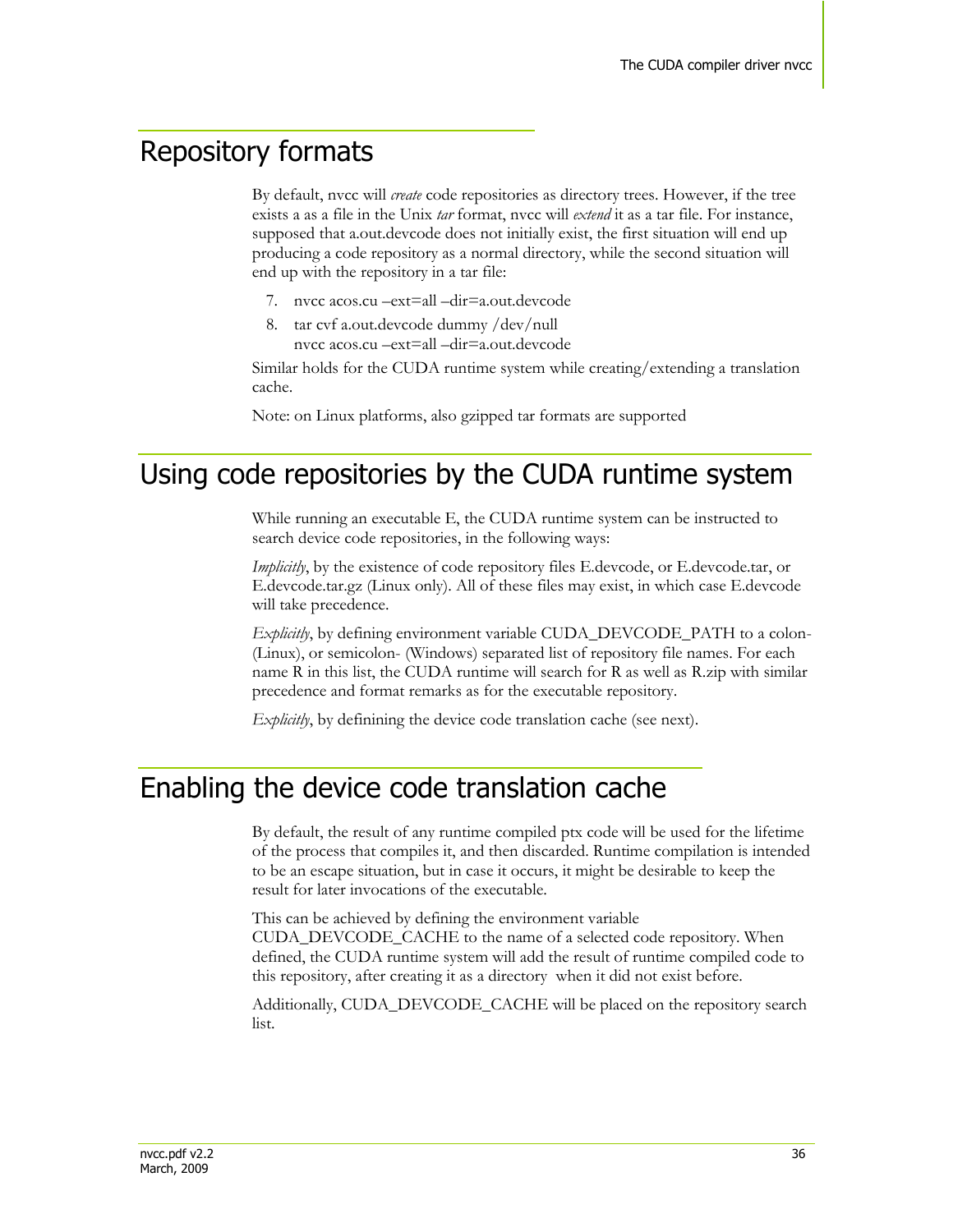# Miscellaneous nvcc usage

# Printing code generation statistics

A summary on the amount of used registers and the amount of memory needed per compiled device function can be printed by passing option  $-v$  to ptxas:

nvcc -Xptxas –v acos.cu ptxas info : Compiling entry function 'acos\_main' ptxas info : Used 4 registers, 60+56 bytes lmem, 44+40 bytes smem, 20 bytes cmem[1], 12 bytes cmem[14]

As shown in the above example, the amounts of local and shared memory are listed by two numbers each. The first number represents the total size of all variables declared in local or shared memory, respectively. The second number represents the amount of system- allocated data in these memory segments: device function parameter block (in shared memory) and thread/grid index information (in local memory).

Used constant memory is partitioned in constant program "variables" (bank 1), plus compiler generated constants (bank 14).